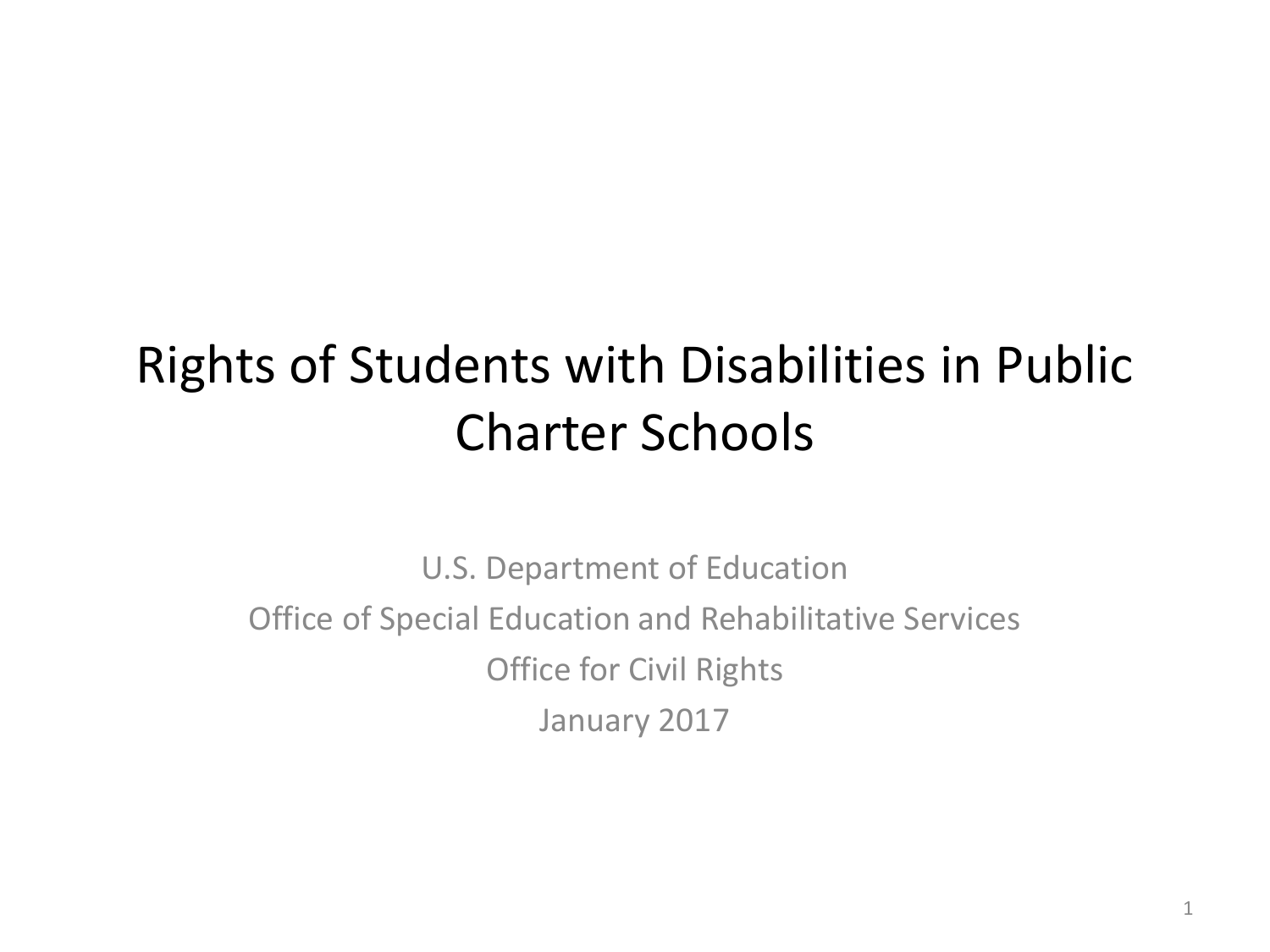#### **Introduction: Use of Presentation**

- This presentation provides general information and does not represent a complete recitation of the applicable law and policy.
- This presentation is a summary of guidance documents issued by the U.S. Department of Education's (ED) Office of Special Education and Rehabilitative Services (OSERS) and Office for Civil Rights (OCR); the guidance documents should be consulted directly for more information.
- The language used in these slides is approved for the purposes of this presentation only and should not be used for other purposes.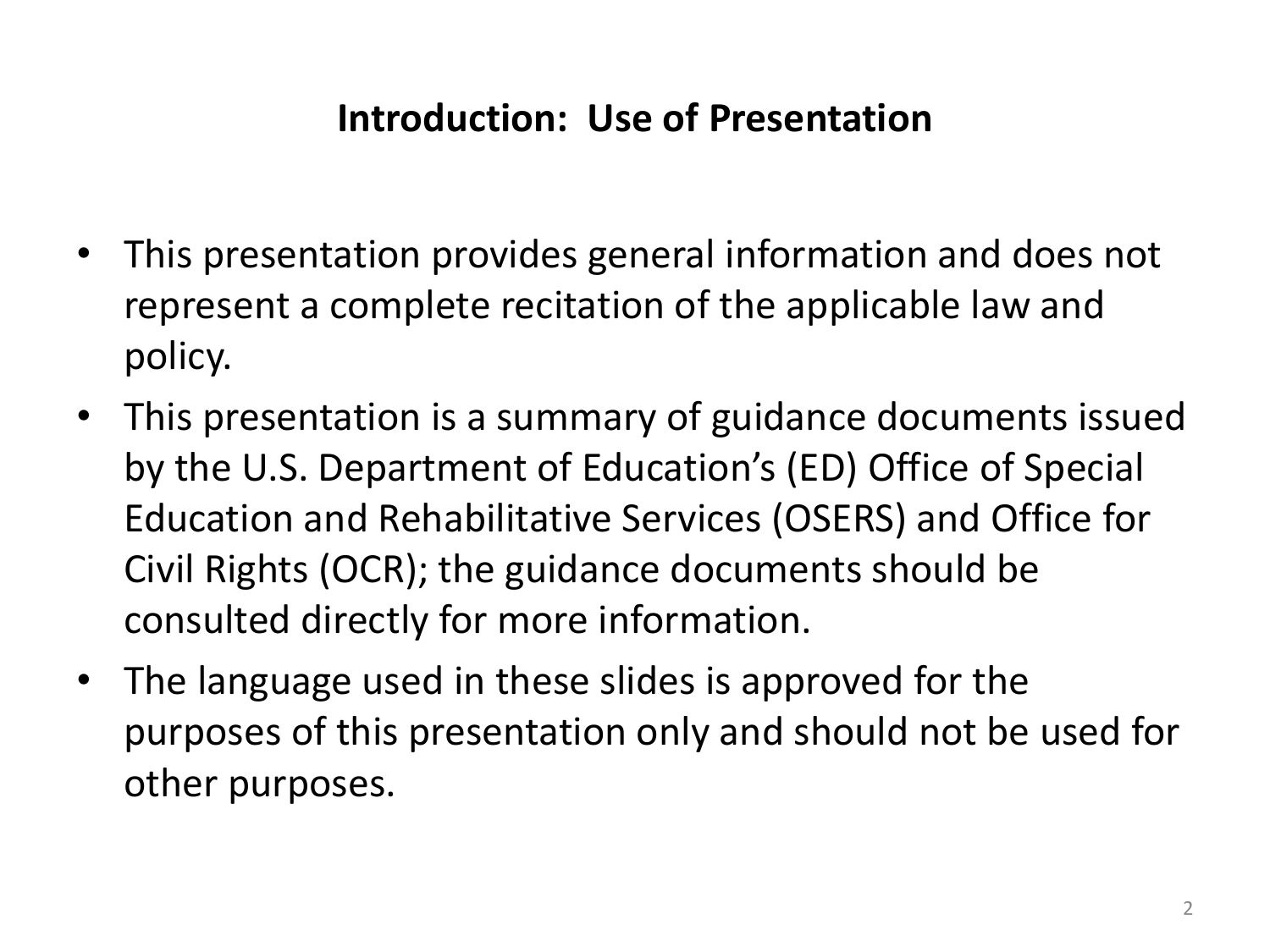#### **Introduction: Presentation Objectives**

- This presentation outlines guidance issued by ED on December 28, 2016, to help parents, students, local educational agencies (LEA), state educational agencies (SEA), charter schools, and others better understand the rights of students with disabilities in public charter schools under Federal laws:
	- Joint Dear Colleague Letter (OSERS and OCR);
	- OSERS FAQ document about rights and responsibilities under the Individuals with Disabilities Education Act (IDEA); and,
	- OCR FAQ document about rights and responsibilities under Section 504 of the Rehabilitation Act of 1973 (Section 504).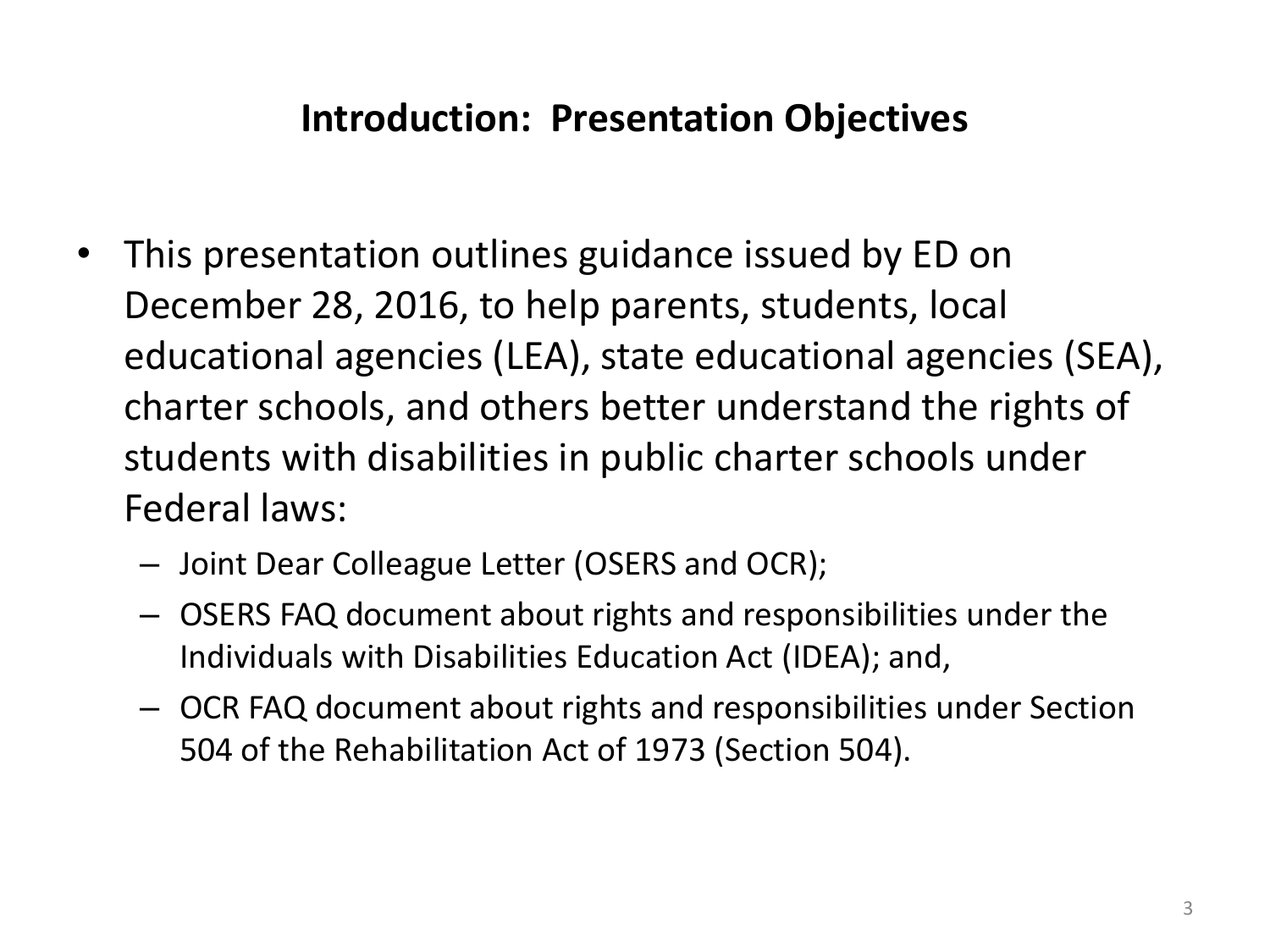### **Introduction: Separate FAQ Documents on Section 504 and IDEA**

- Both IDEA and Section 504 ensure rights to students with disabilities.
- Because the laws are sufficiently different in terms of purpose, population of students covered, and requirements, ED issued separate, coordinated guidance.
- OSERS will first present on IDEA, followed by OCR's presentation on Section 504, and then we provide a list of resources.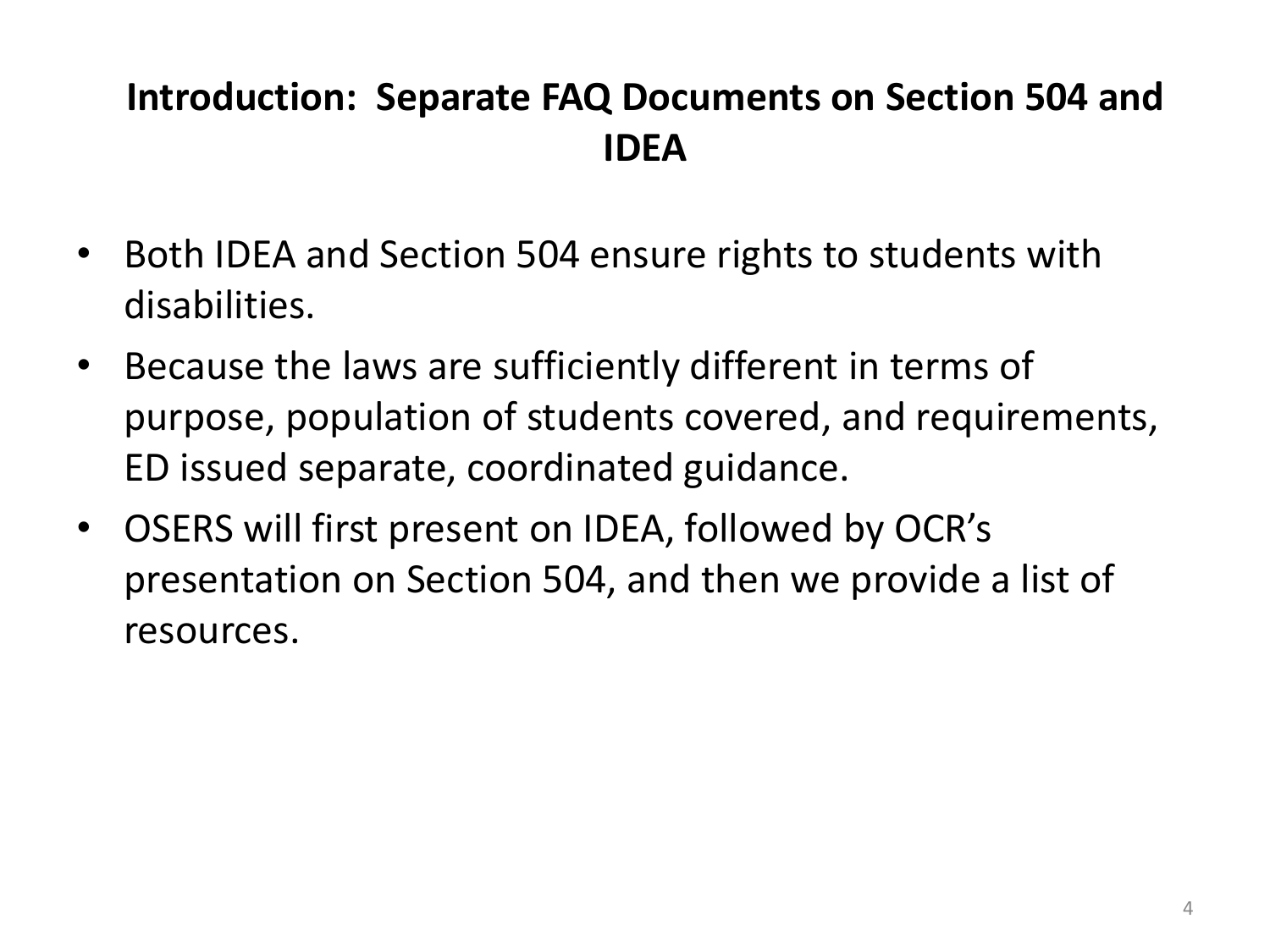### Office of Special Education and Rehabilitative Services (OSERS)

Rehabilitation Services Administration (RSA)

**Office of Special Education Programs (OSEP)** 

Laura Duos Susan Murray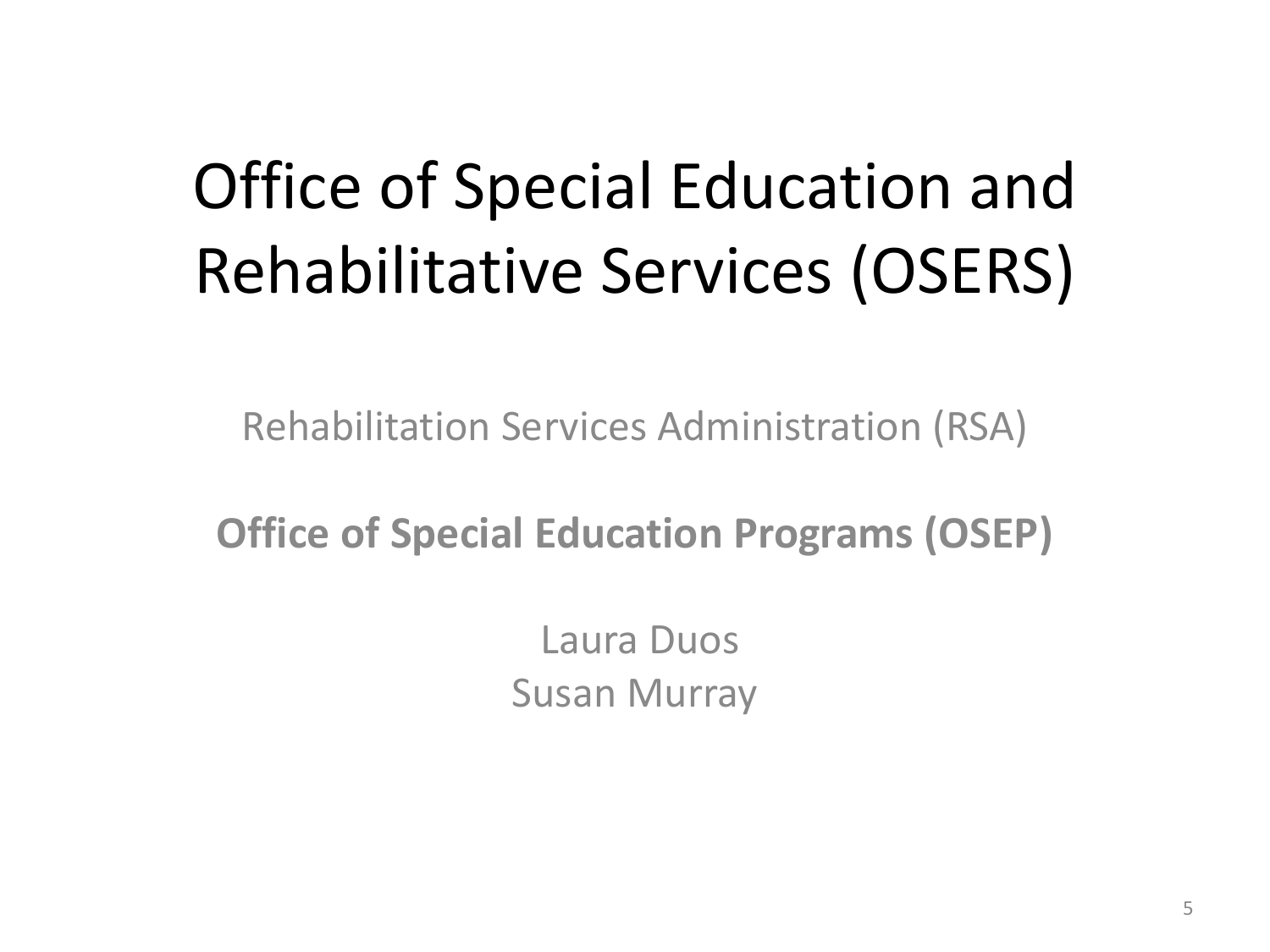## OSEP's Mission

- OSEP is dedicated to improving results for infants, toddlers, children and youth with disabilities ages birth through 21 by providing leadership and financial support to assist states, local educational agencies, and other stakeholders.
- OSEP administers the Individuals with Disabilities Education Act (IDEA).
	- IDEA authorizes formula grants to states, and discretionary grants to institutions of higher education and other nonprofit organizations to support research, demonstrations, technical assistance and dissemination, technology and personnel development and parenttraining and information centers.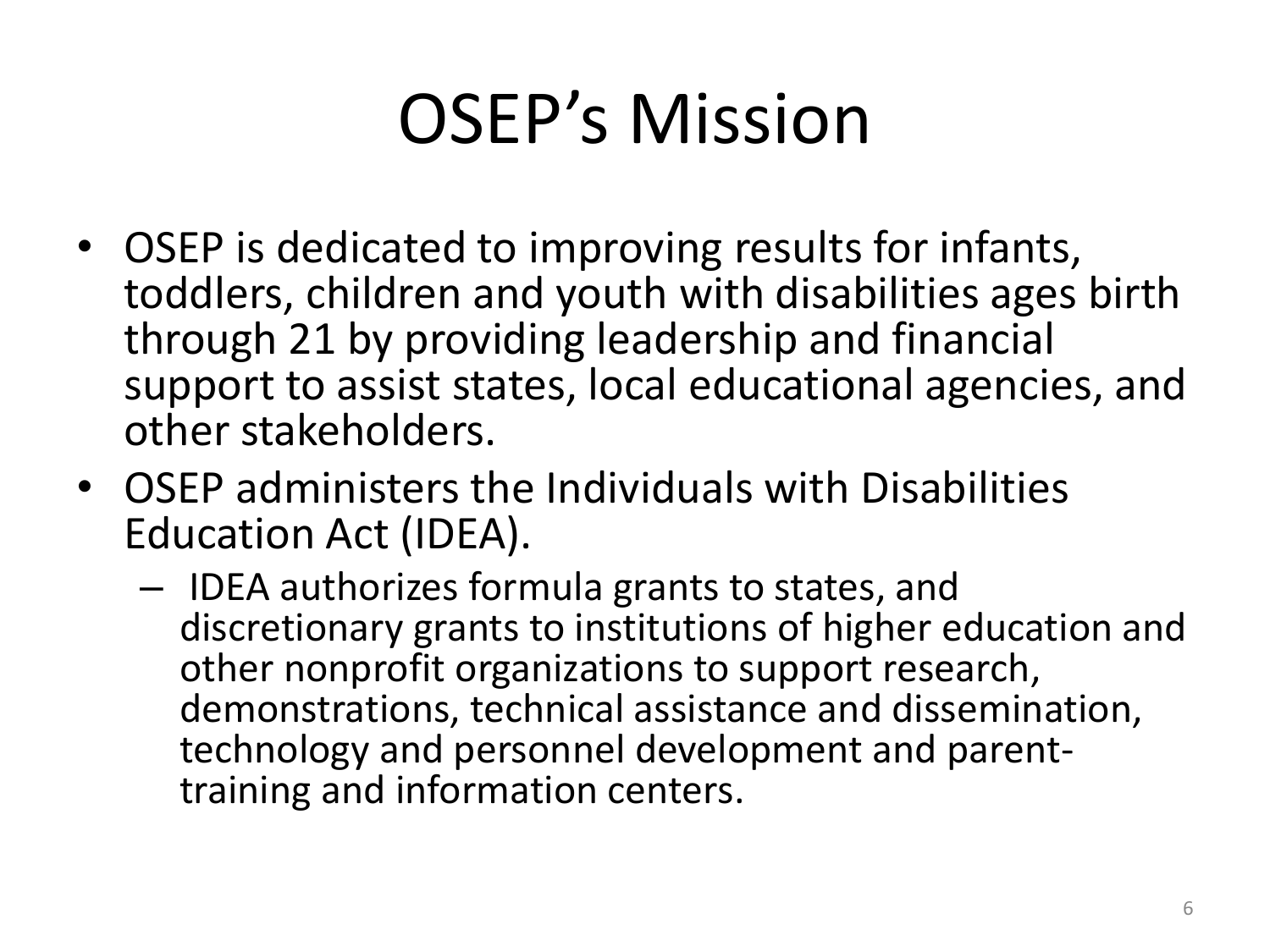### OSEP works with….

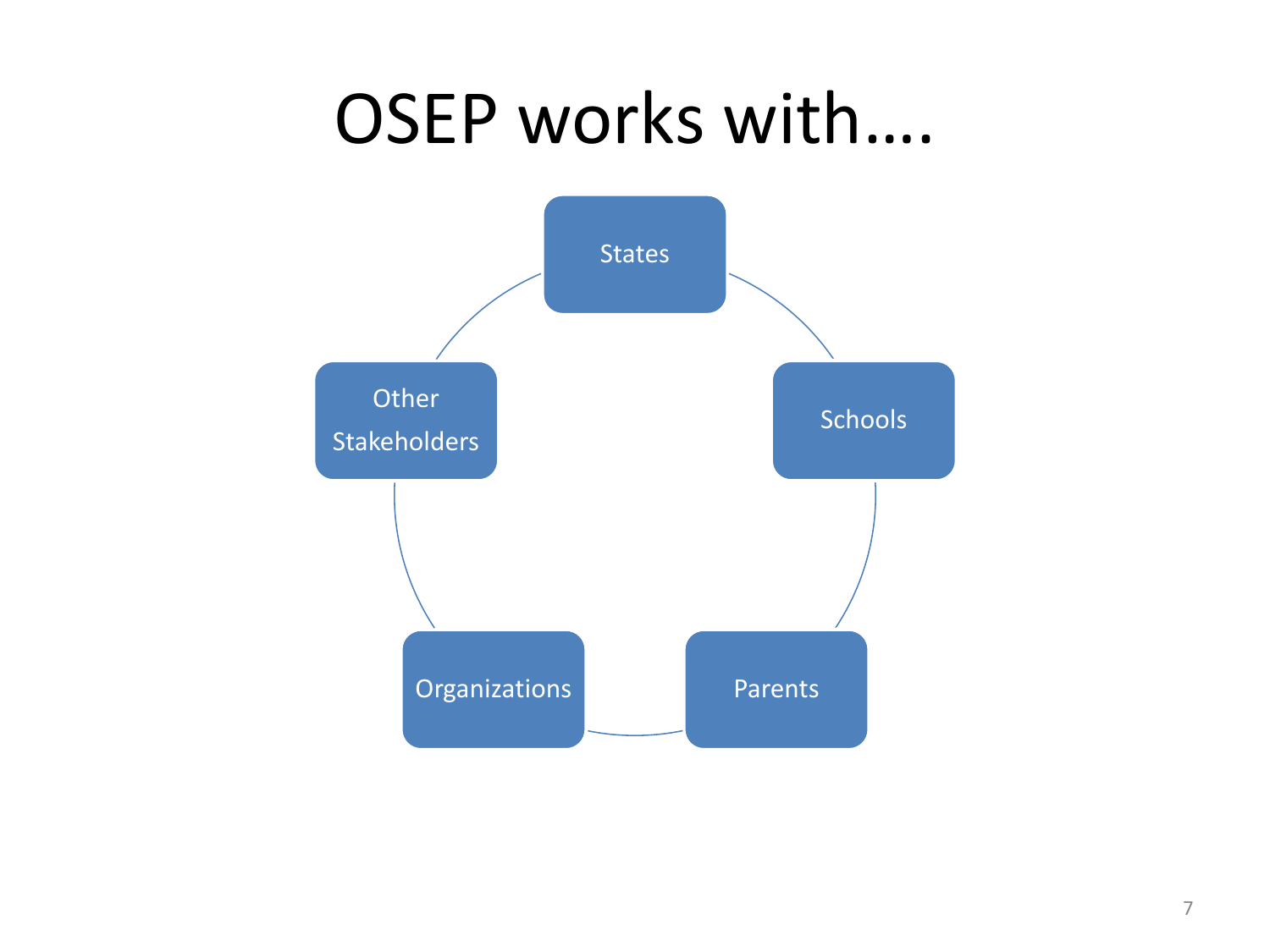### IDEA funds flow by formula to States

### **OSEP supports SEAs in ensuring that:**

- Charter schools provide equitable access to children with disabilities and their families;
- Charter schools appropriately receive IDEA funds and/or support services, as required by IDEA and by the Charter School Expansion Act; and
- Children with disabilities in charter schools have access to a free appropriate public education in the least restrictive environment.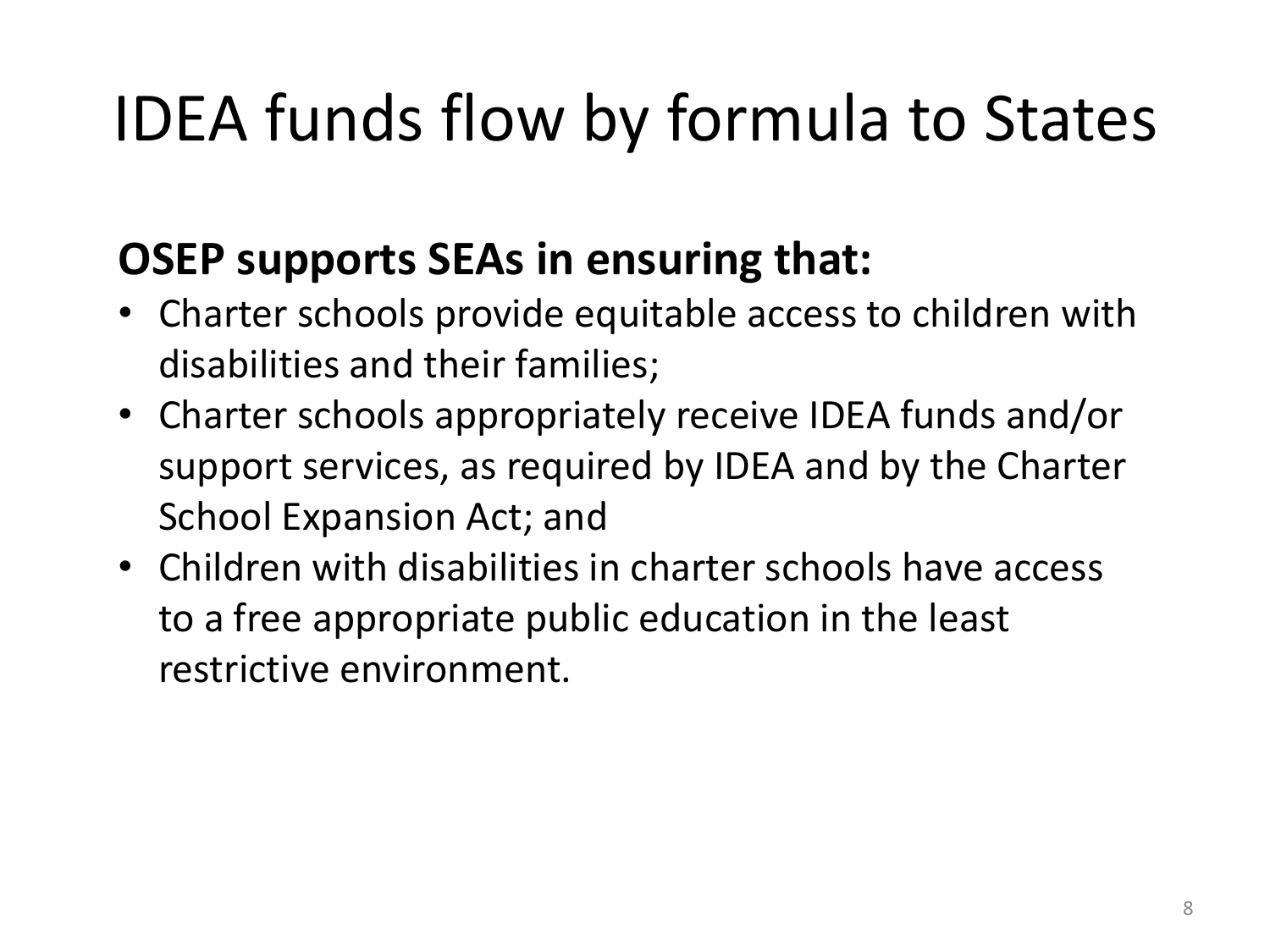# Complex and varied State charter laws and State structures

• States must ensure that charter school LEAs and LEAs that include charter schools meet all of their responsibilities under Part B of the IDEA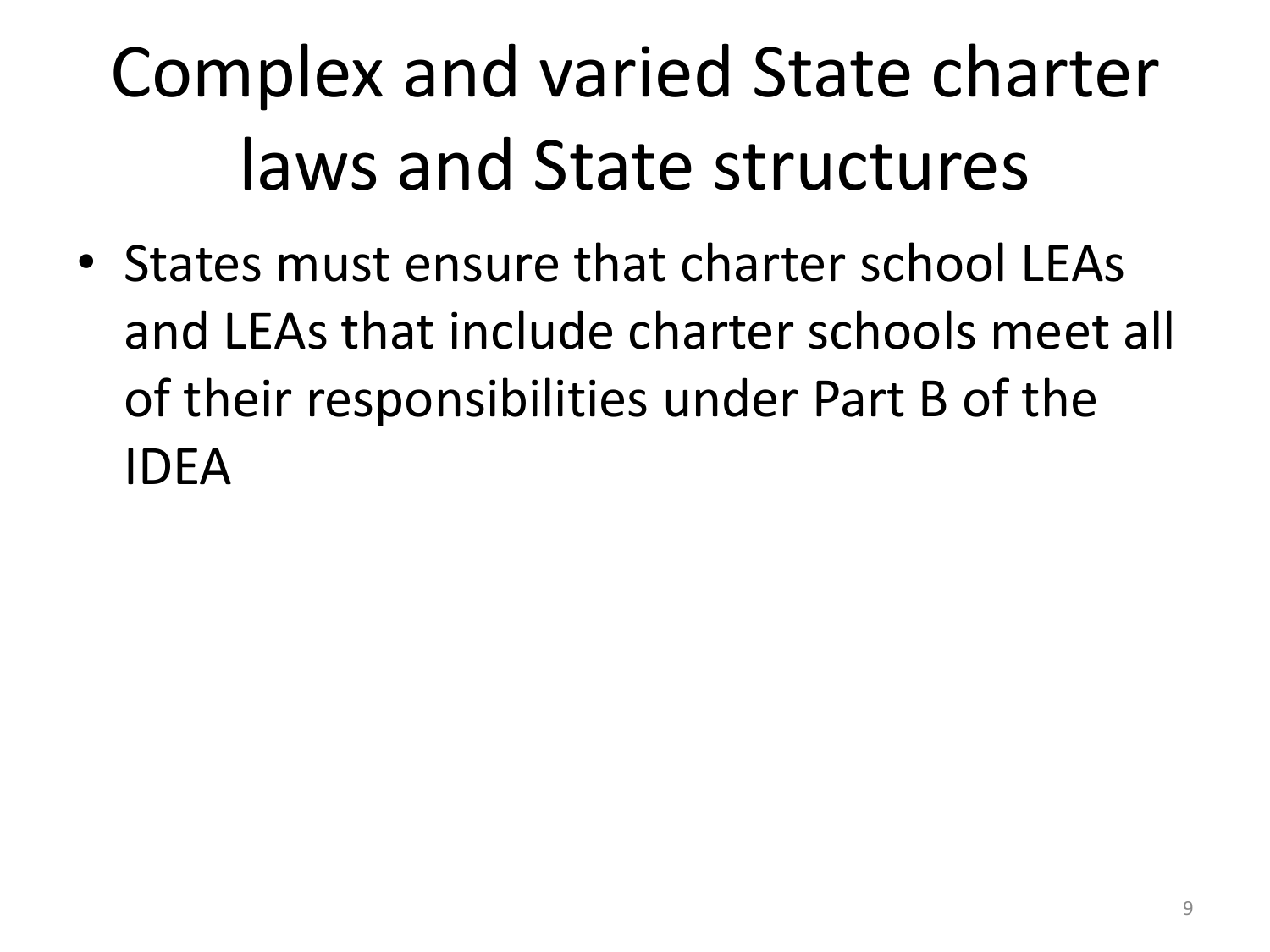### General Supervision

The IDEA FAQ document is part of multiple technical assistance and related efforts by OSERS in support of the important role that State educational agencies play in ensuring that charter schools and all educational programs for children with disabilities in the State meet State education standards and the requirements of Part B of the IDEA.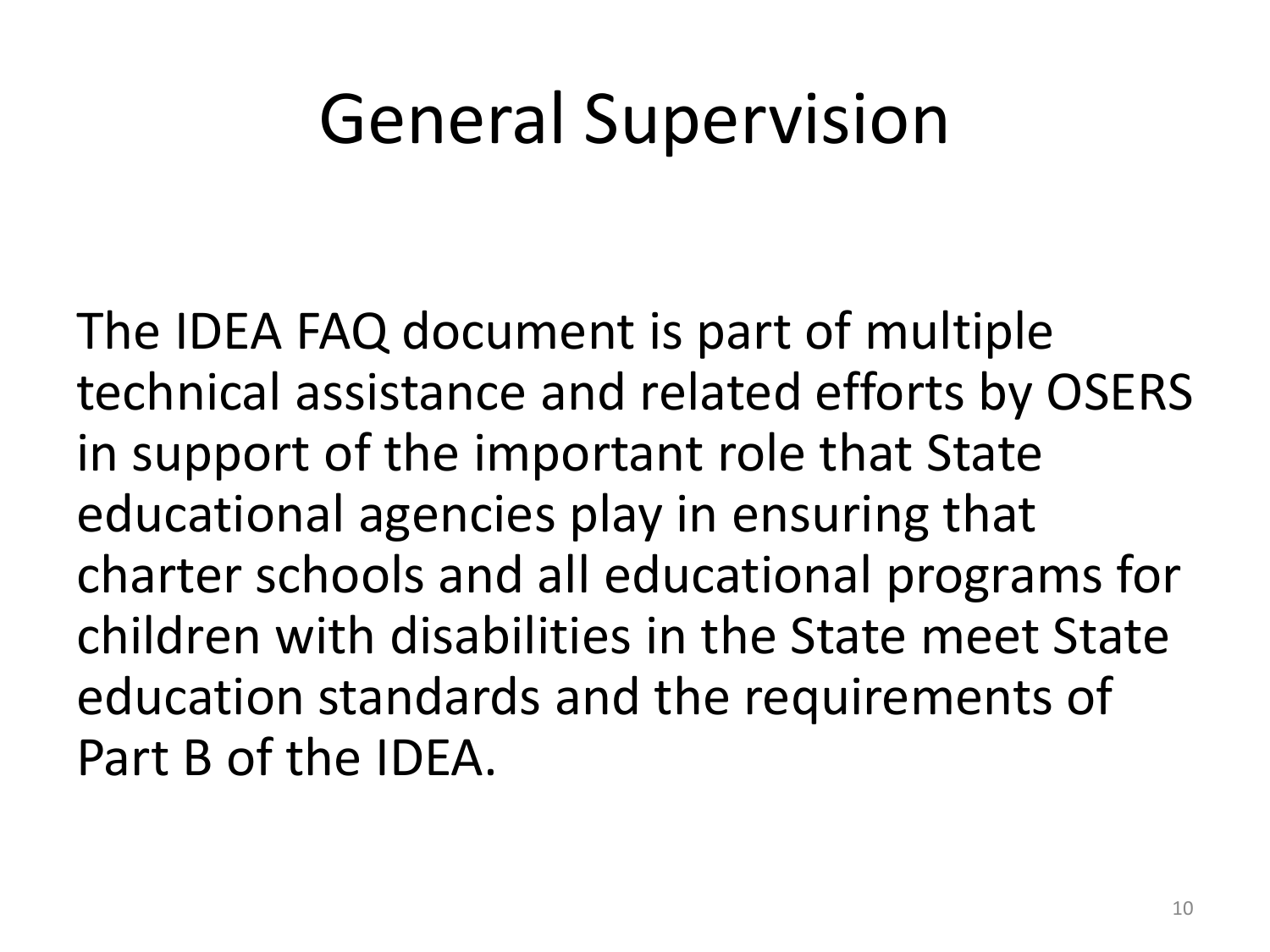## Charter schools under IDEA

- Charter school, as used in IDEA, has the meaning of "charter school" in the Elementary and Secondary Education Act of 1965.
- Three options under Part B regulations:

 1) charter schools can be public schools of the LEA;

 2) charter schools can be LEAs themselves; or 3) charter schools can be nonprofit entities that are neither LEAs nor schools of an LEA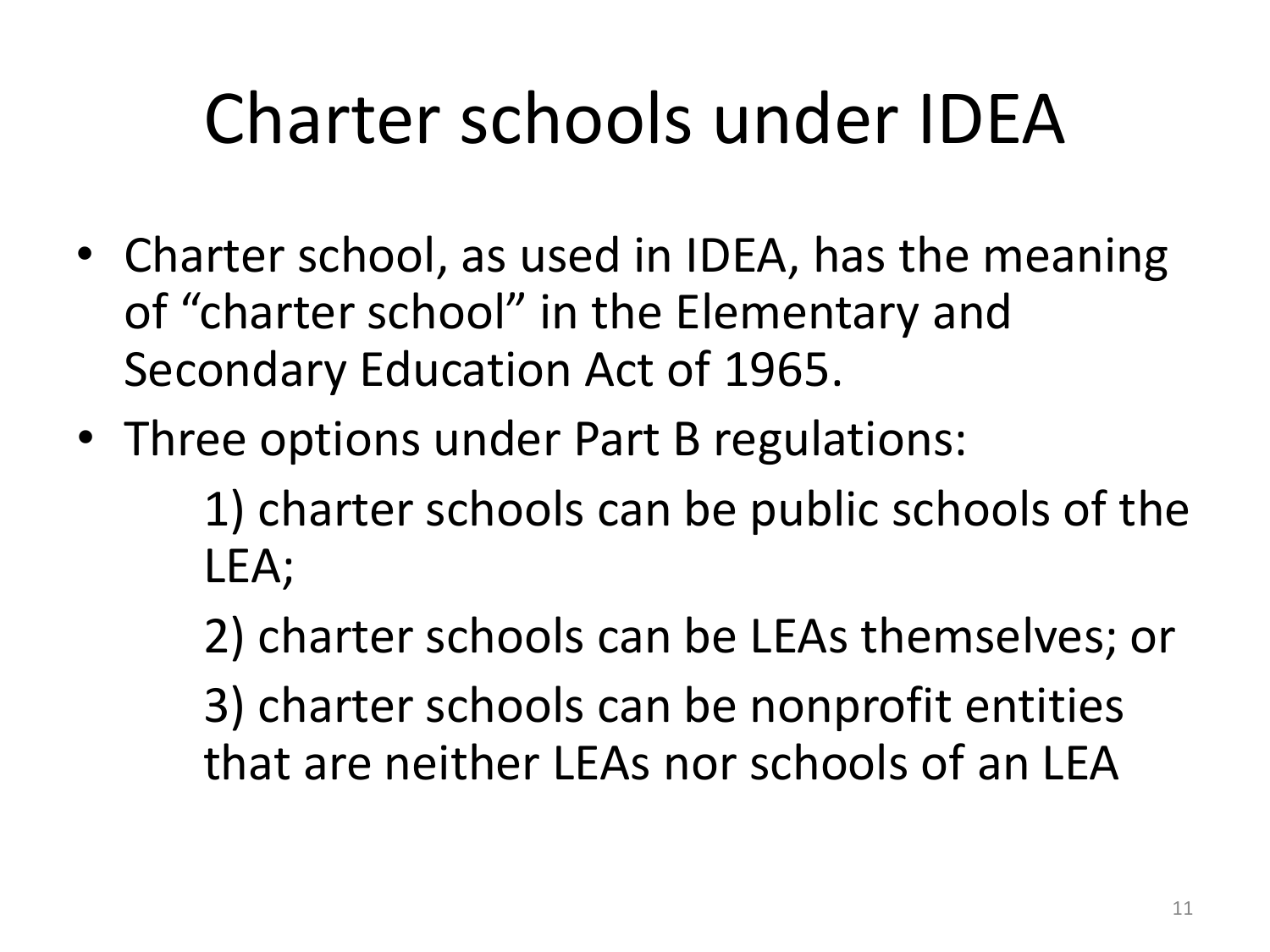### Rights of children with disabilities in charter schools under IDEA

• Students with disabilities attending charter schools and their parents retain all rights and protections under Part B of IDEA that they would have if attending other public schools.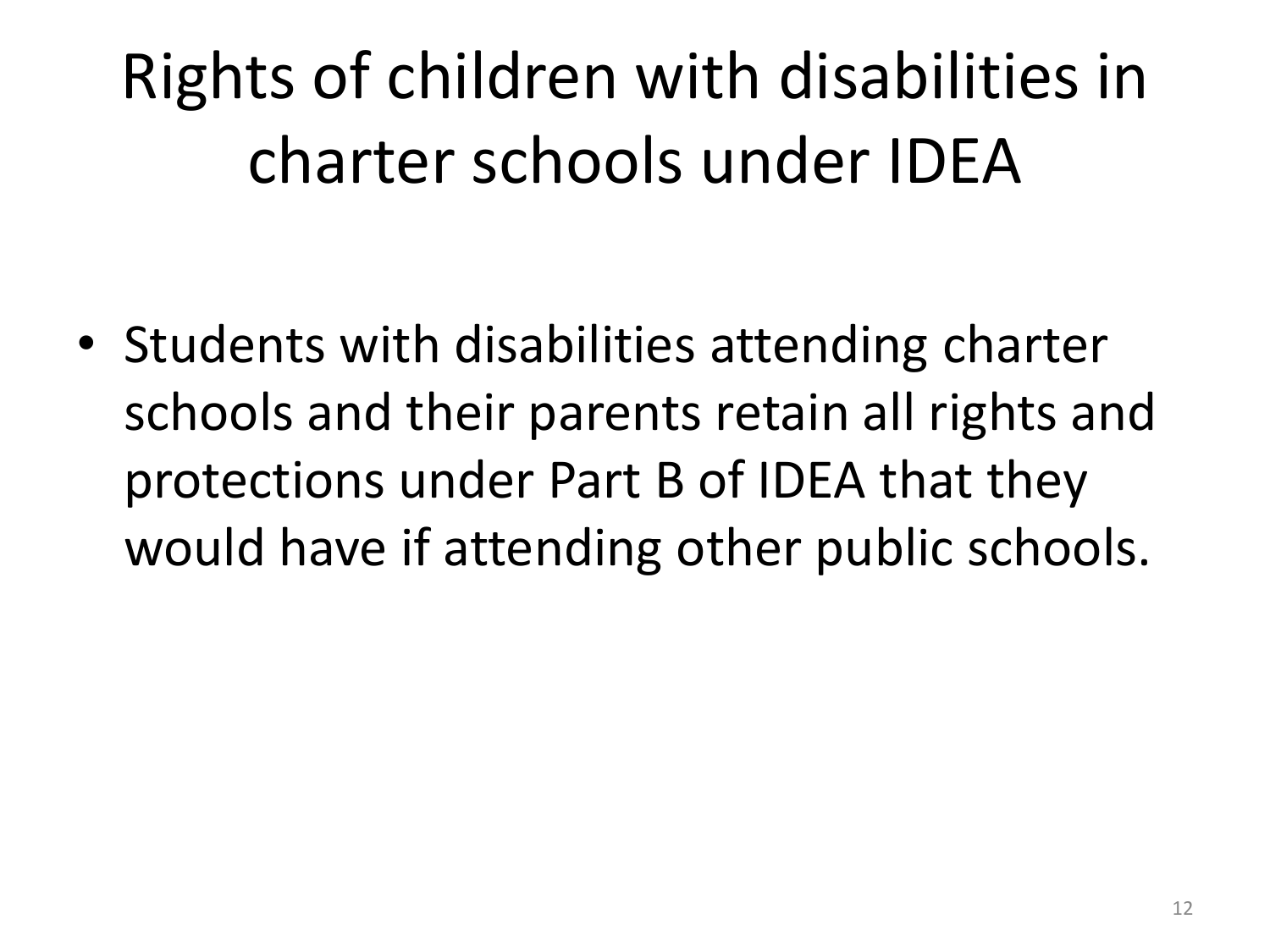## Child with a Disability under IDEA

• A child with a disability is a child evaluated in accordance with the IDEA evaluation procedures as having one or more specified disabilities and who, because of disability, needs special education and related services.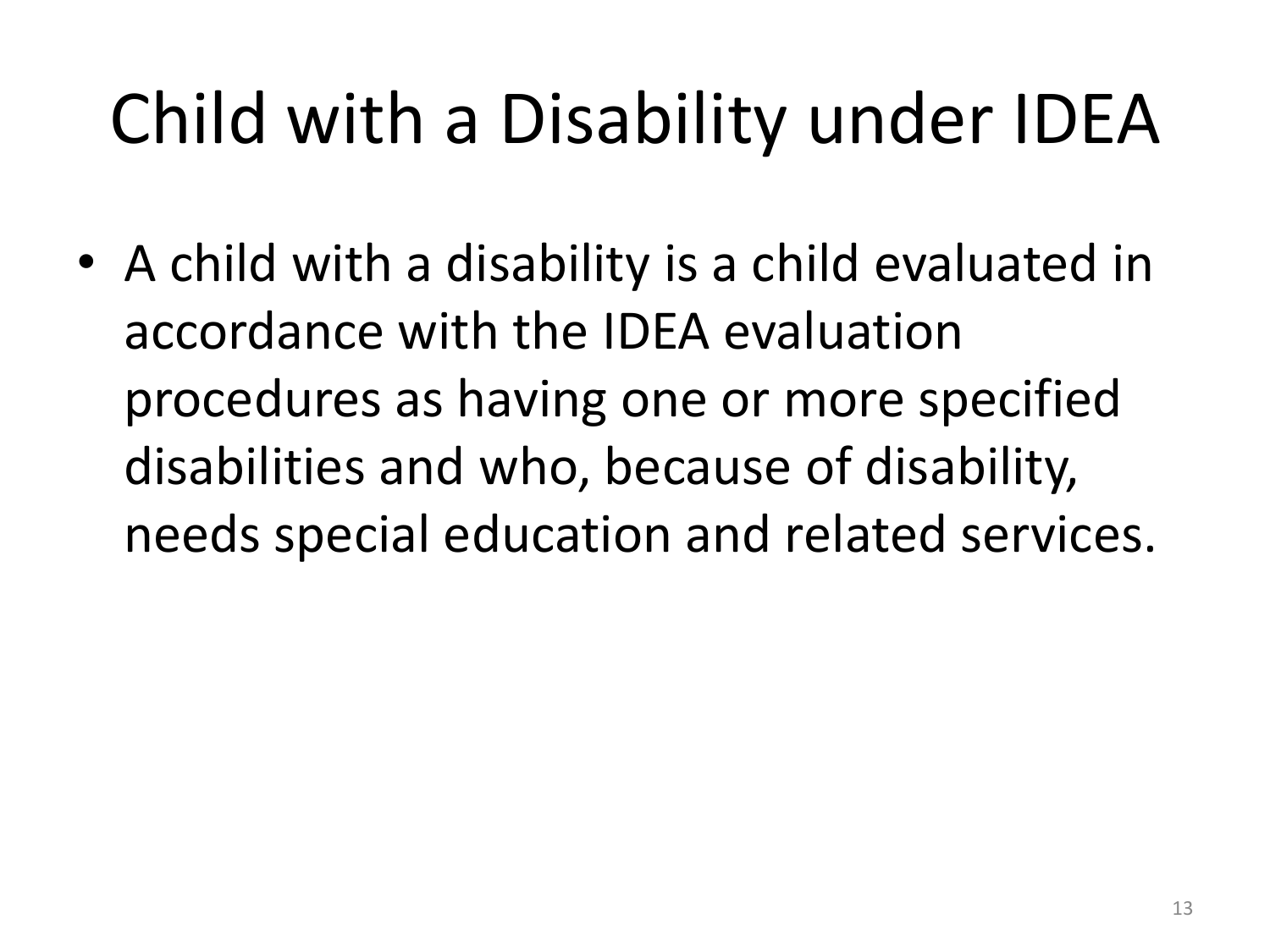## Free Appropriate Public education (FAPE) under IDEA

- FAPE includes special education and related services that:
	- are provided at public expense, under public supervision and direction, and without charge;
	- meet the standards of the SEA, including IDEA Part B requirements;
	- include an appropriate preschool, elementary school, or secondary school education in the State involved; and
	- are provided in conformity with an IEP.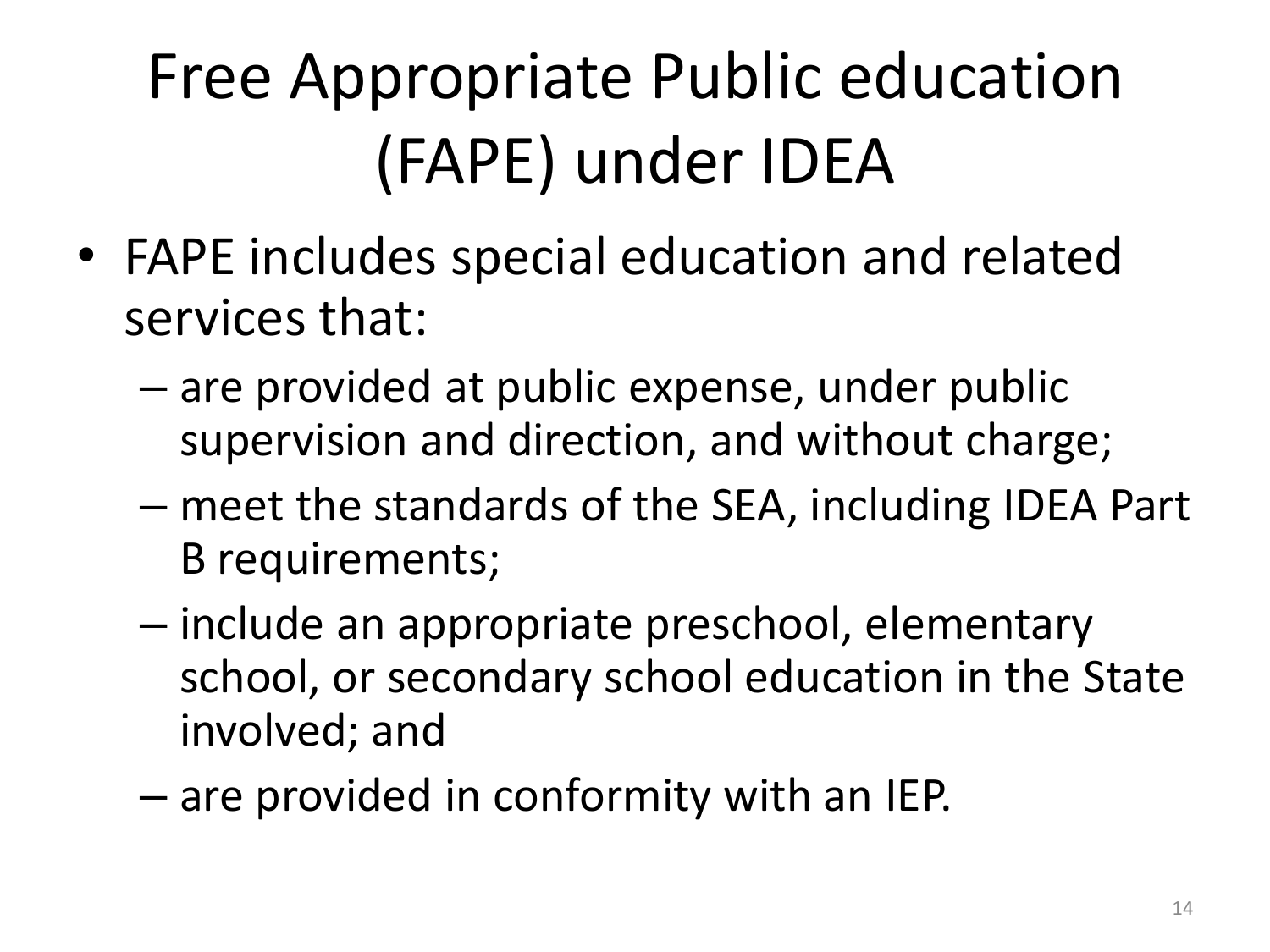### FAPE under IDEA

- Under IDEA, all students with disabilities, including charter school students with disabilities, must receive FAPE.
- The vehicle for ensuring the provision of FAPE to all students with disabilities, including charter school students with disabilities, is a properly-developed IEP.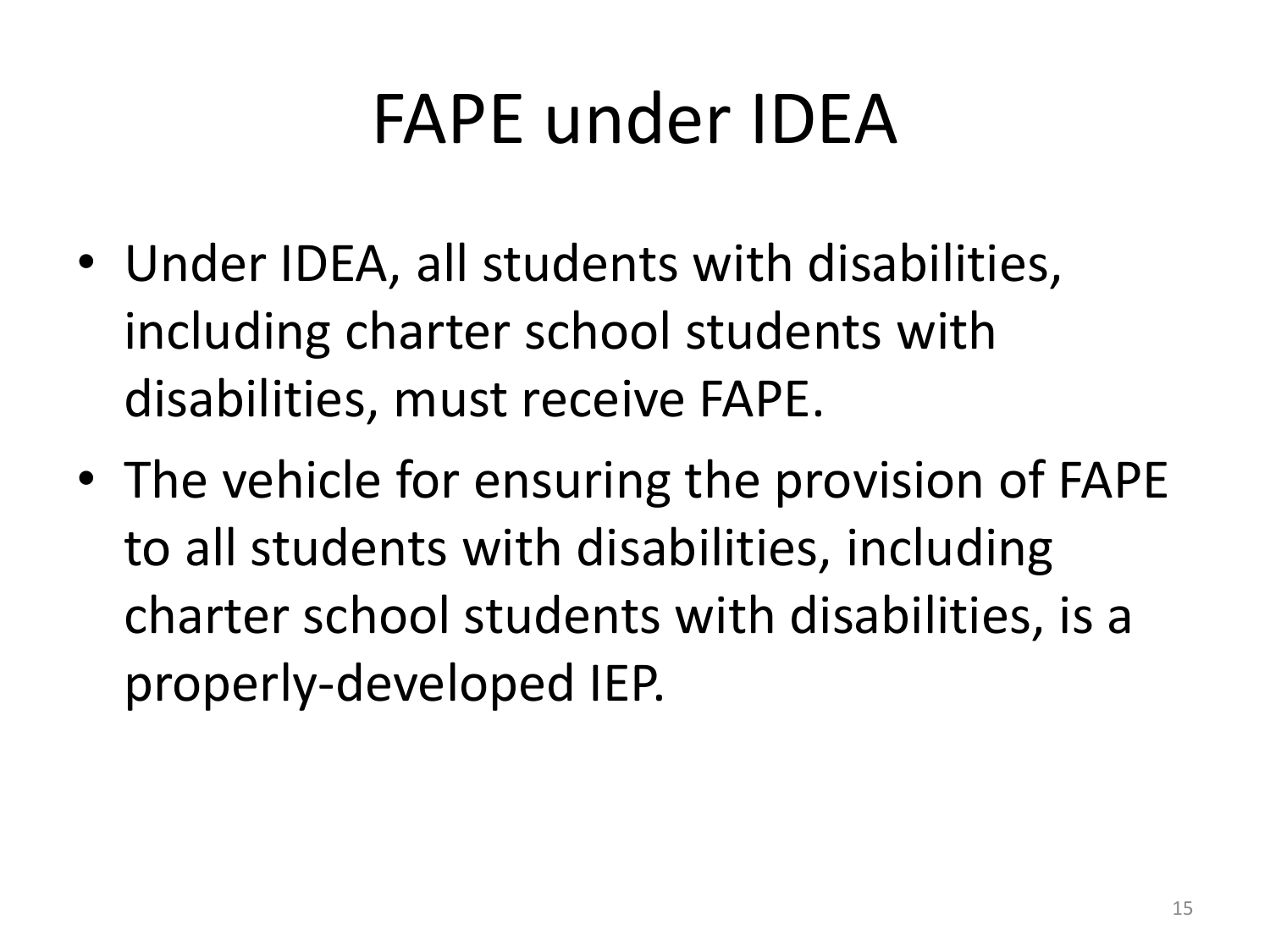## FAPE under IDEA

- A charter school may not unilaterally limit the services it will provide a particular student with a disability.
- The responsible charter school LEA, or the LEA that includes the charter school, must provide a program of FAPE for the student in the least restrictive environment in which the student's IEP can be implemented.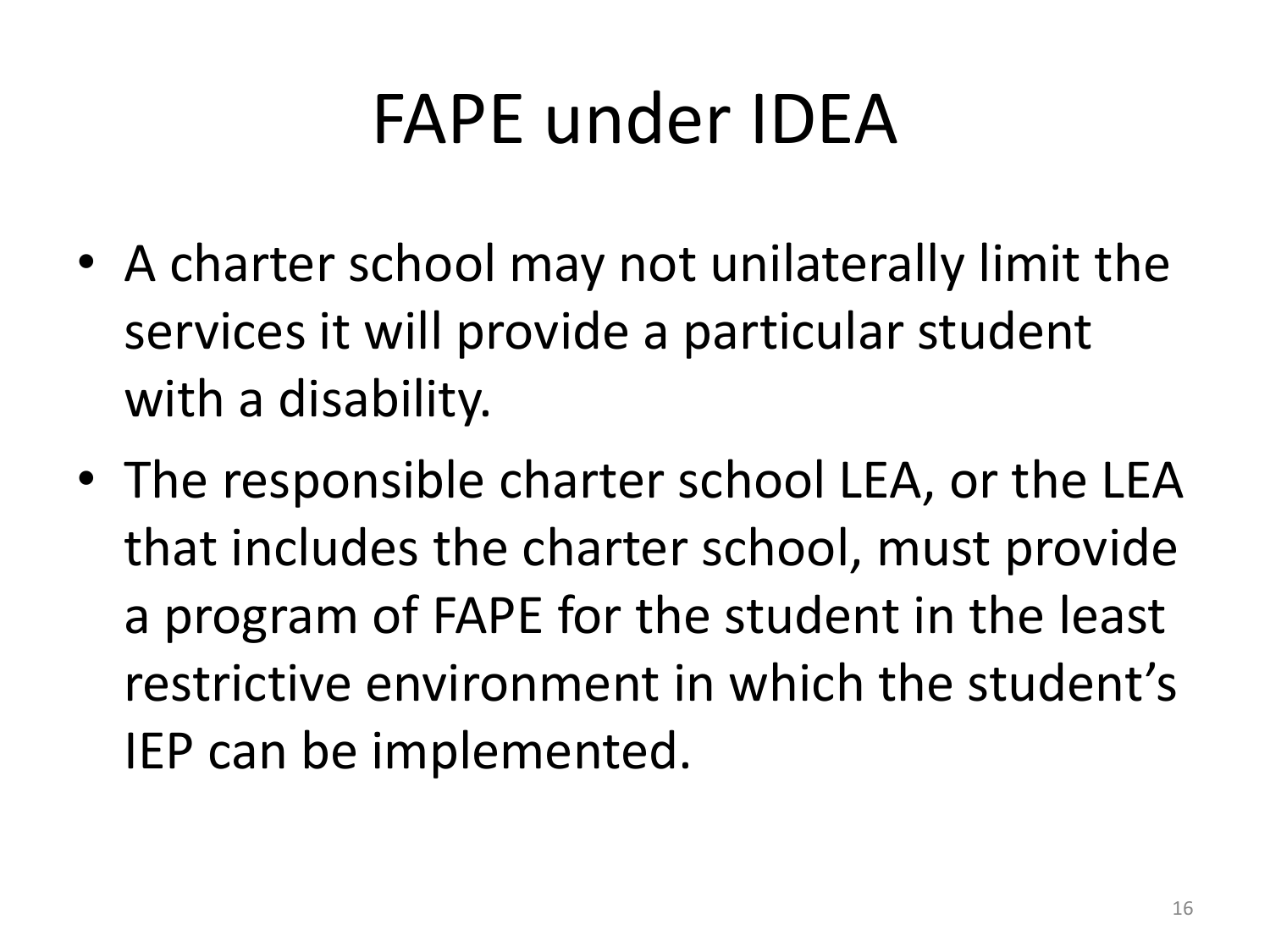## Least restrictive environment under IDEA

- States must ensure that charter school LEAs and LEAs that include charter schools meet all their responsibilities under Part B of IDEA, including the LRE requirements.
- The LRE provisions require that, to the maximum extent appropriate to their needs, students with disabilities attending public charter schools be educated with nondisabled students.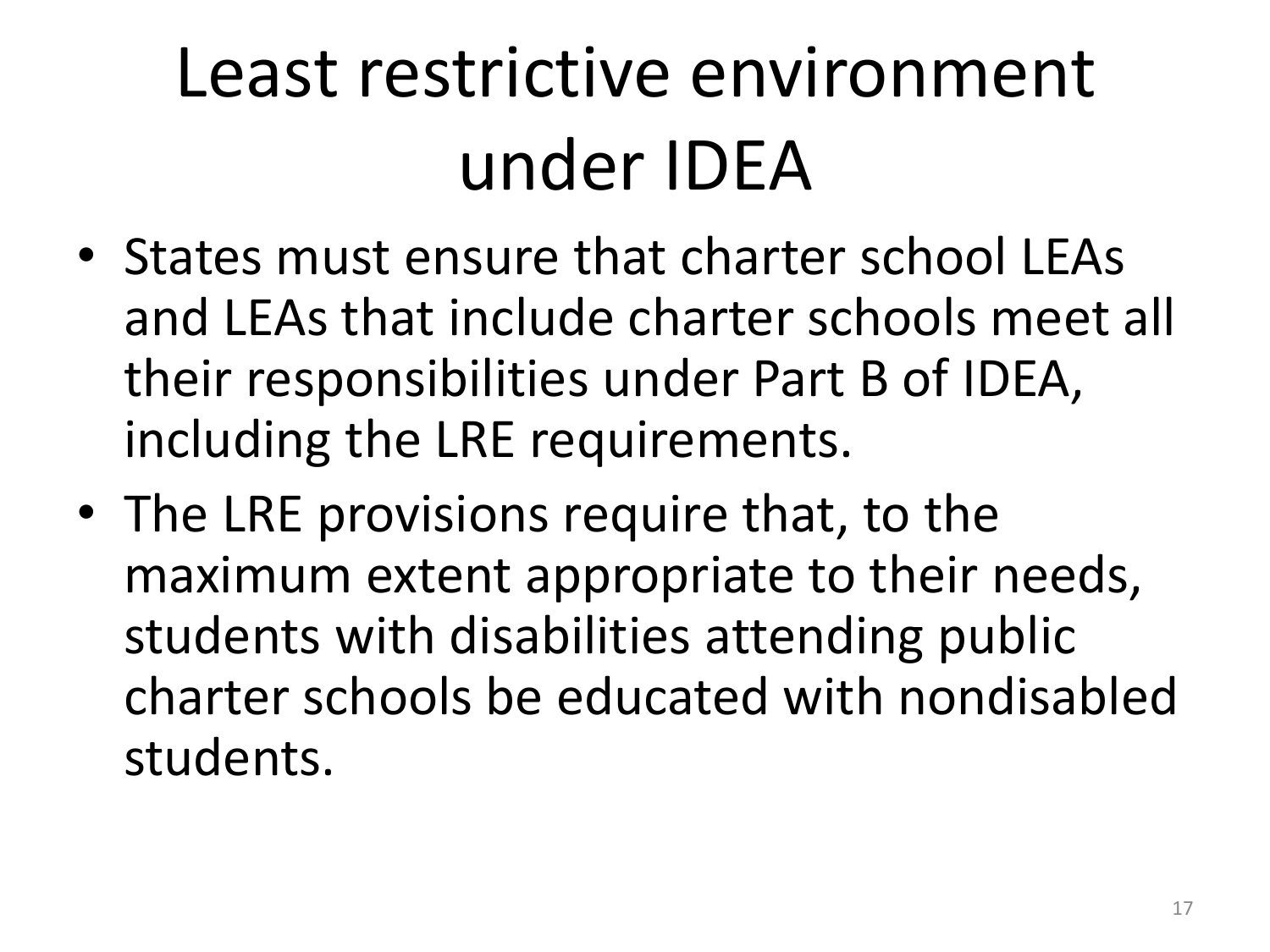### Placement under IDEA

- Placement decisions must be made by a group of persons (the placement team), including the parents and other persons knowledgeable about the child, the meaning of the evaluation data, and the placement options.
- Each child's placement decision also must be made in conformity with IDEA's LRE provisions.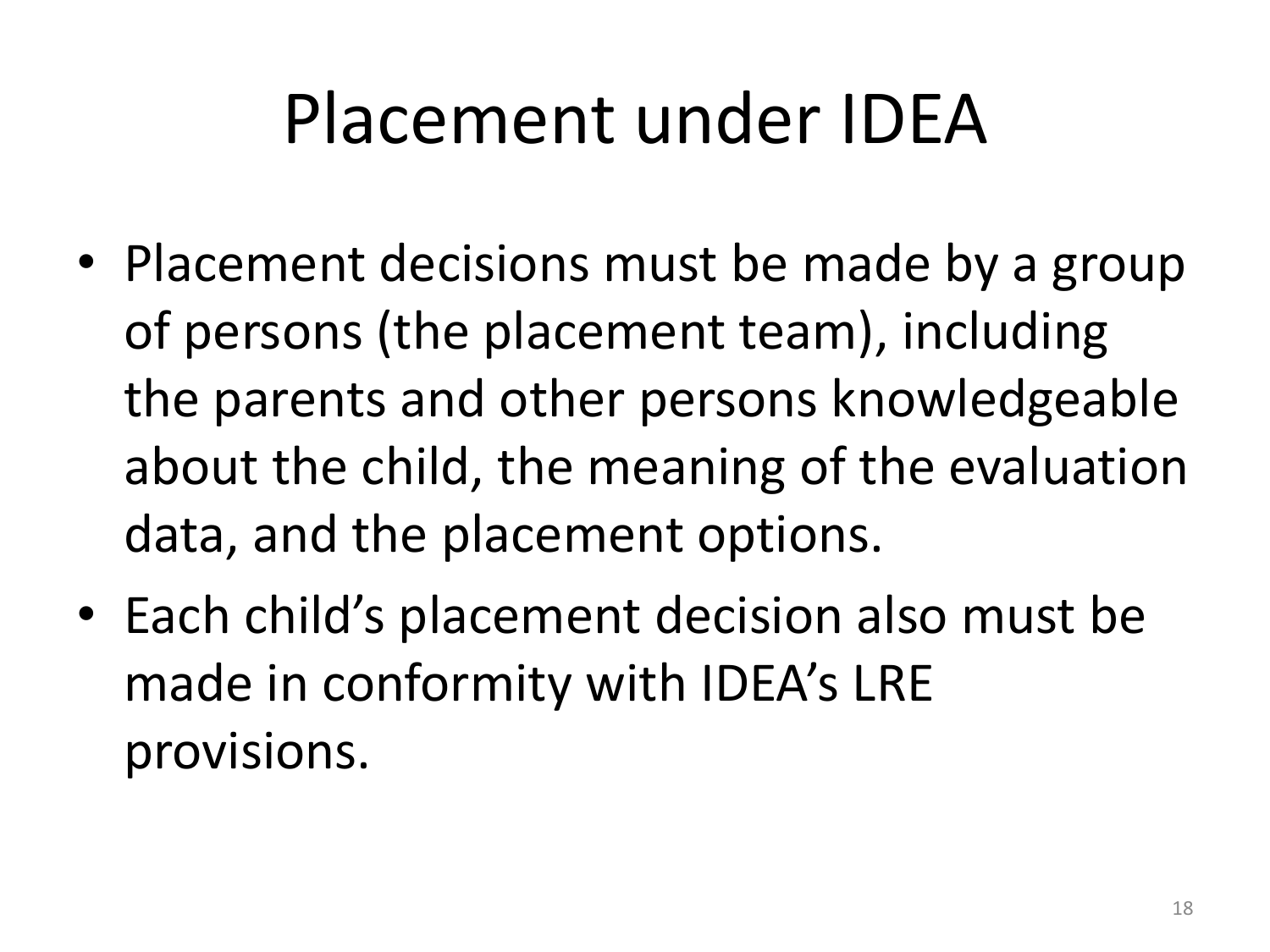### Placement under IDEA

- Charter schools that are LEAs are responsible for ensuring that the IEP and placement requirements of Part B of IDEA are met, unless State law assigns responsibility to some other entity.
- When a charter school that is a public school of an LEA,, the LEA in which the charter school is located is responsible for implementing a child's IEP and placement, unless State law assigns responsibility to some other entity.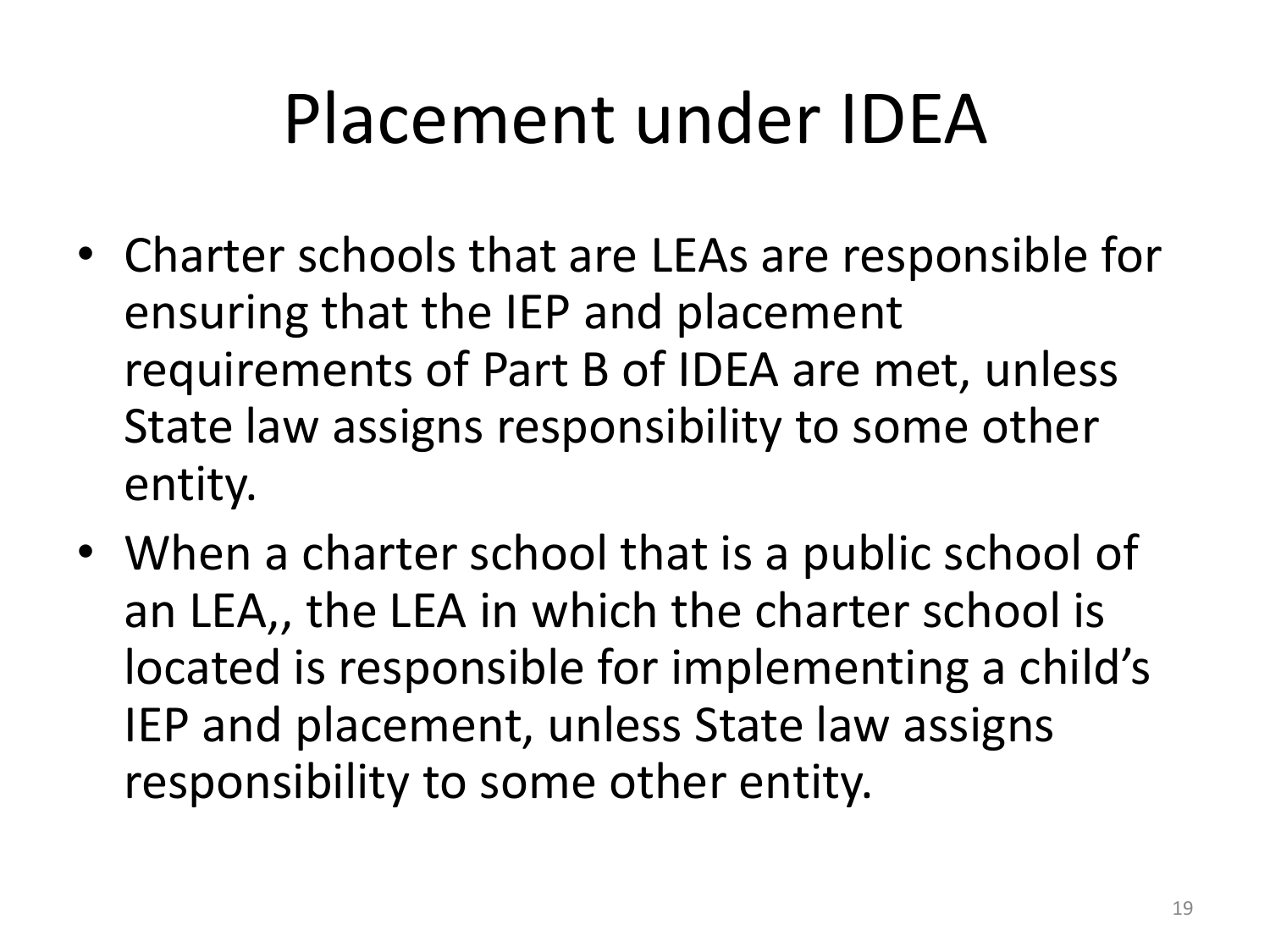Child Find and Evaluation Requirements under IDEA

- What happens if a charter school suspects that one of its students may be a child with a disability?
- How may a charter school implement a response to intervention (RTI) framework as part of its child find process?
- When is a reevaluation required for an IDEAeligible child with a disability who attends a charter school?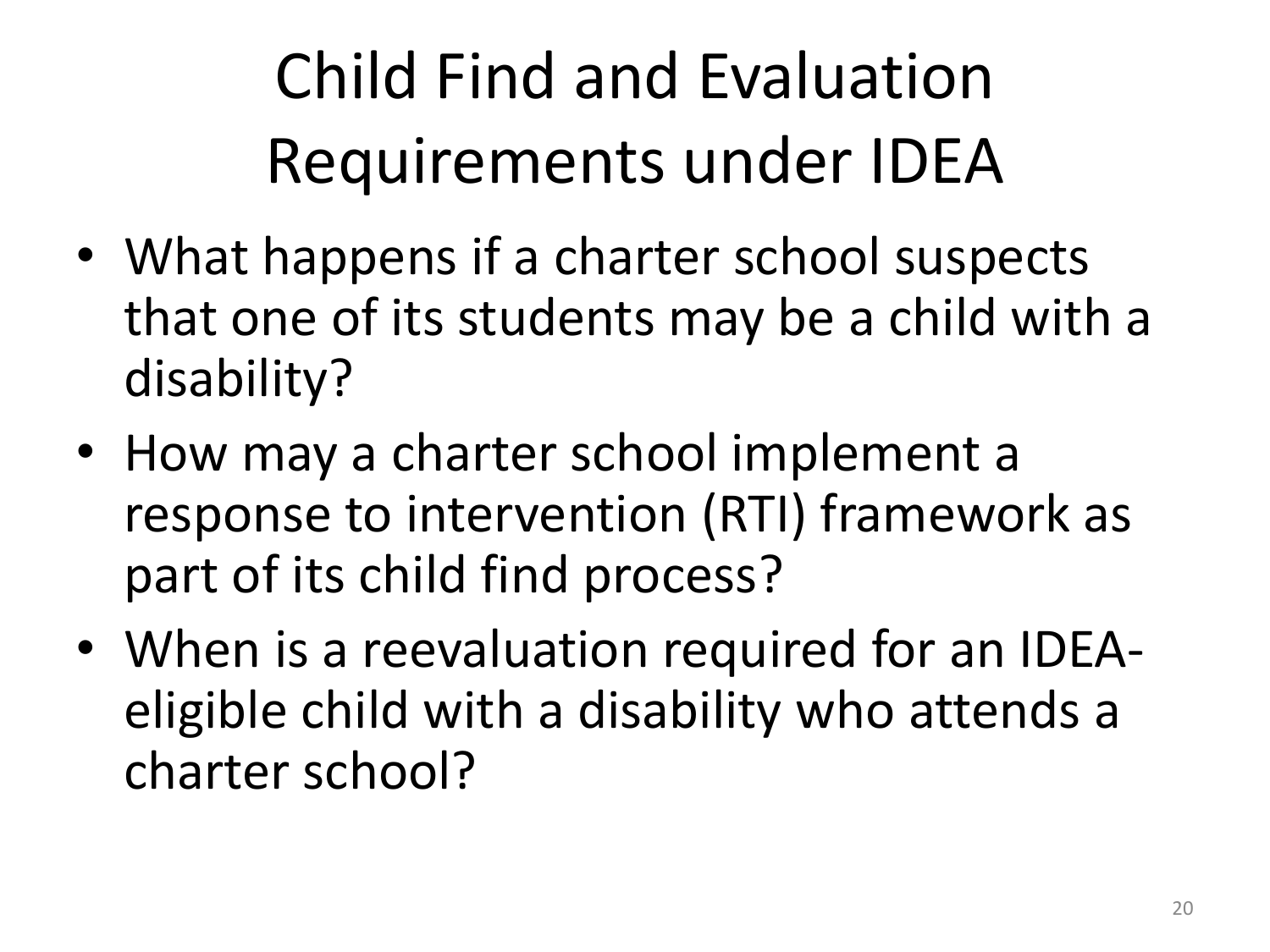## Procedural Safeguards under IDEA

• Procedural Safeguards and dispute resolution

• Positive behavior interventions and supports

• Applicability of discipline procedures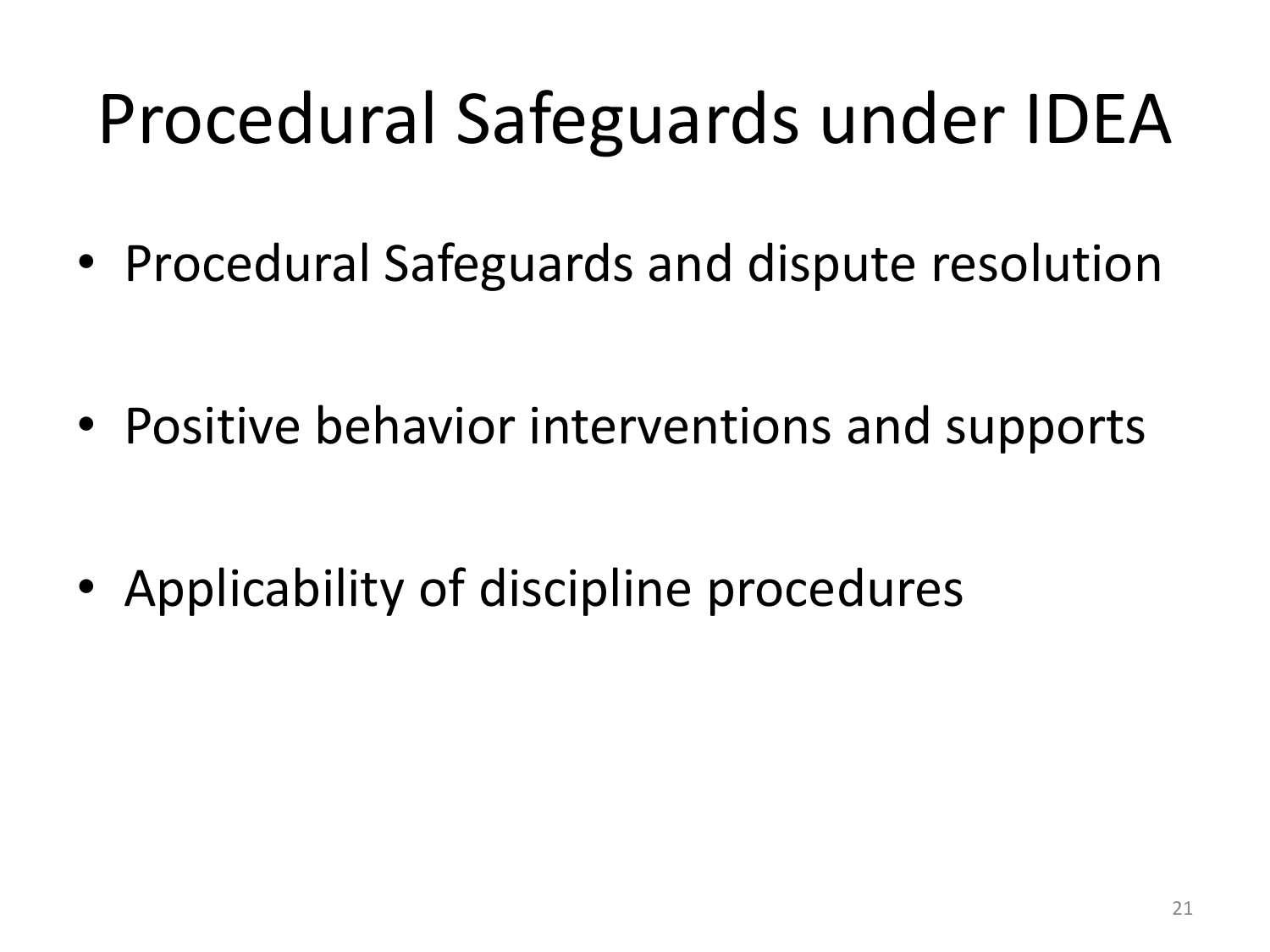## IDEA Funding

- Eligibility to receive subgrants under Part B of IDEA;
- Provisions related to newly-created charter school LEAs;
- Base payment calculations for charter school LEAs under IDEA;
- Base payment adjustments for new or expanding charter school LEAs.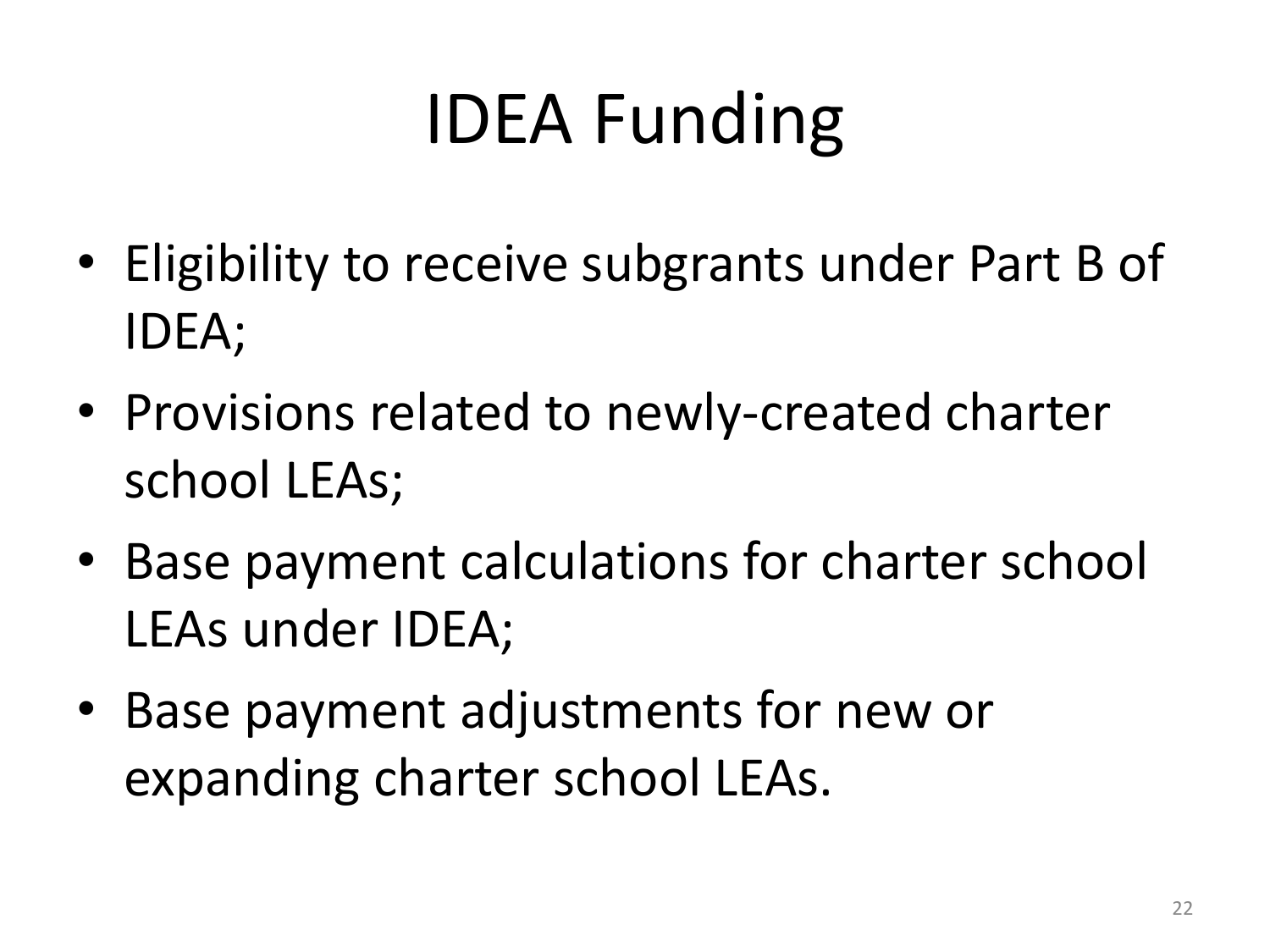## IDEA Funding

- How the funding formula is calculated for expanding charter schools;
- Whether an IDEA subgrant may be made even if the charter school LEA is not serving any children with disabilities;
- Funding requirements in Part B of IDEA that apply to LEAs that have charter schools that are public schools within the LEA.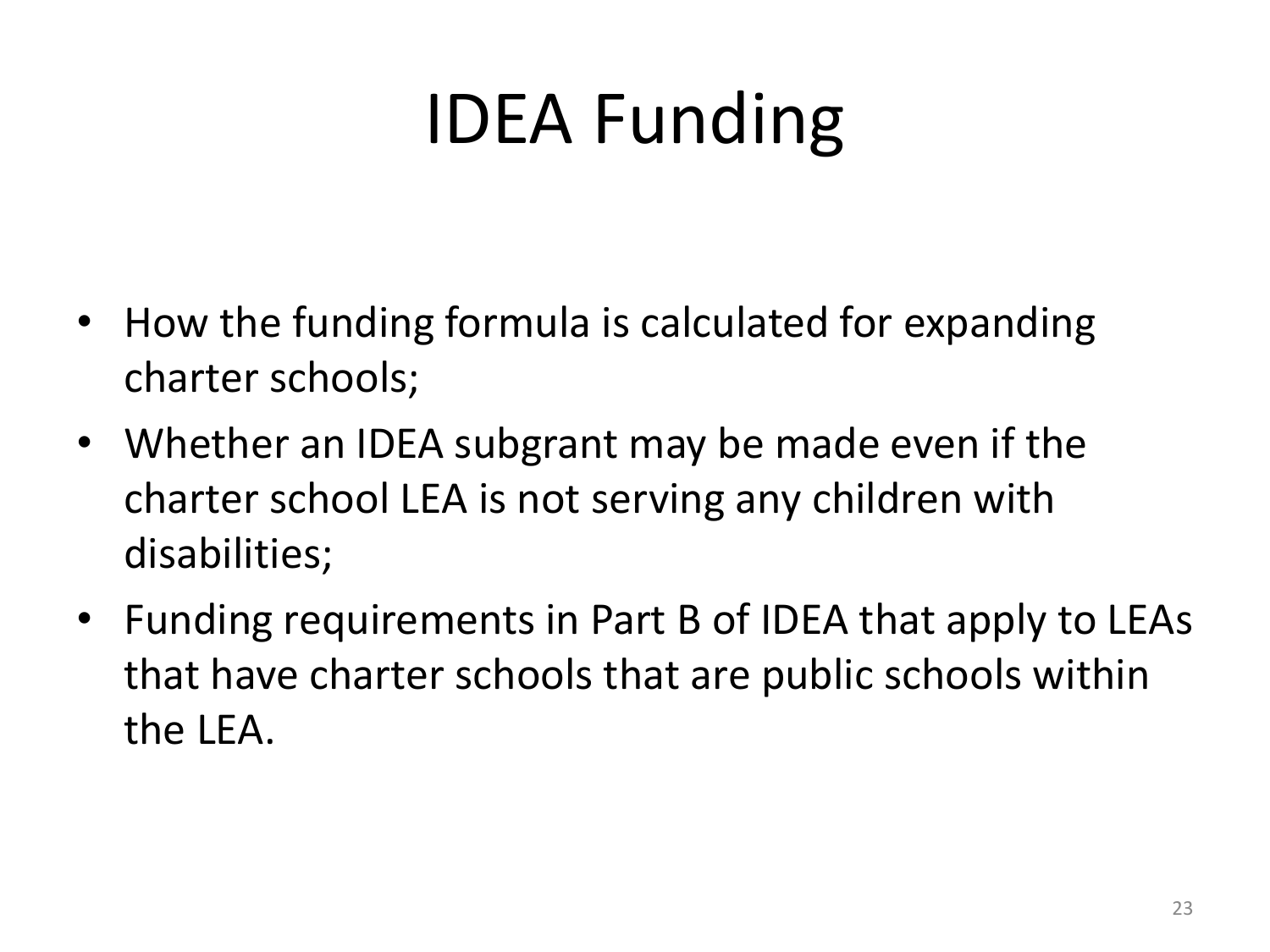# Charter School Closures under IDEA

- Issues surrounding the closure of charter schools including:
	- Funding
	- The responsibility for FAPE
	- Transfer of records, and
	- Equipment purchased with IDEA funds for children with disabilities.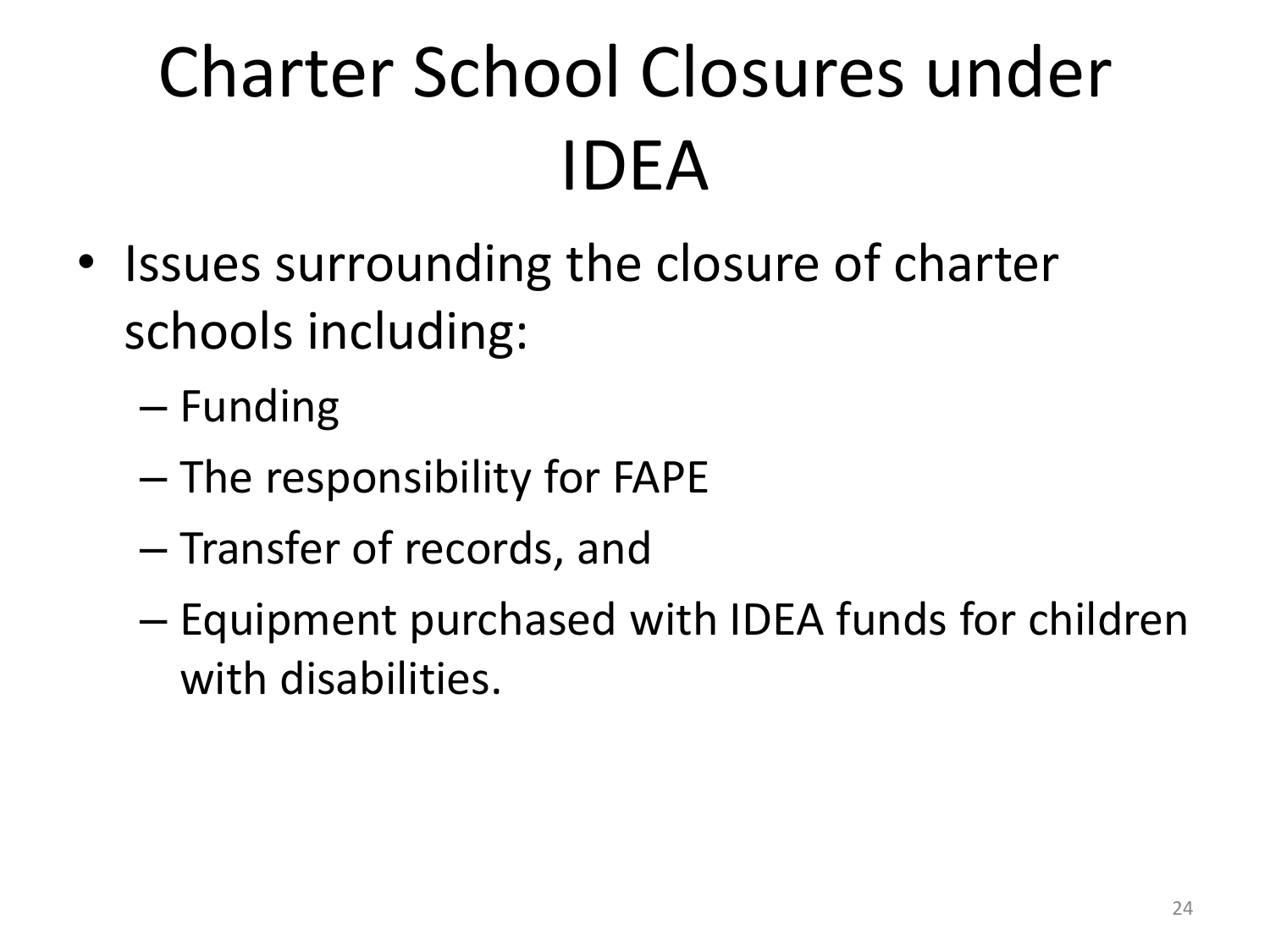### Contact information

• If you have questions regarding IDEA, please send them to the Office of Special Education and Rehabilitative Services by email at [ideacharterschools@ed.gov](mailto:ideacharterschools@ed.gov) or by phone at 202-245-7468, (800)-877-8339 (TDD).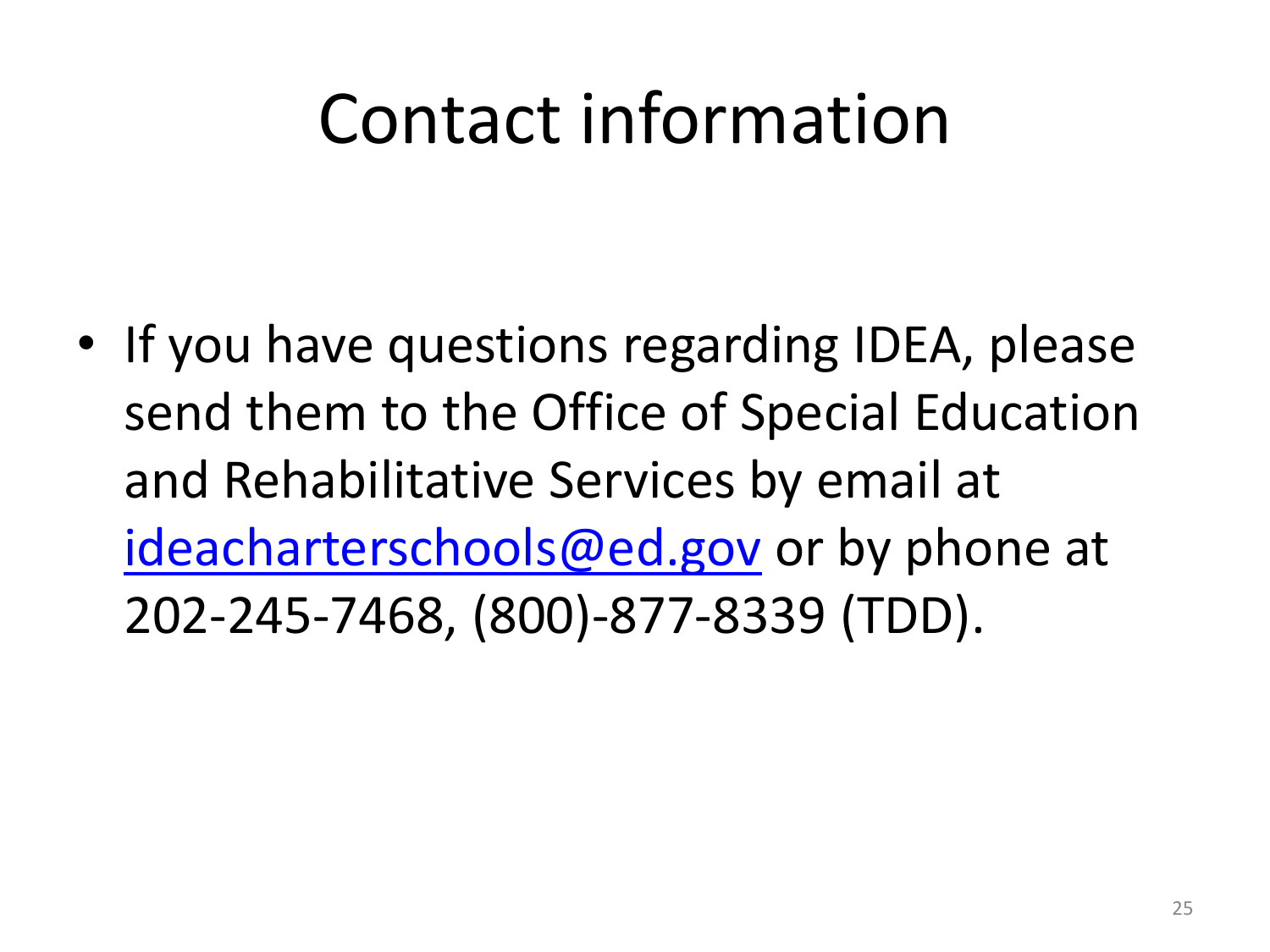### **Introduction: OCR**

- Office within ED that enforces the civil rights laws, including laws prohibiting discrimination on the basis of race, color, national origin, sex, disability, or age, that apply to programs and activities that receive Federal financial assistance from ED;
- Headquartered in Washington, D.C.; 12 regional offices;
- Investigates/resolves complaints alleging discrimination; conducts OCRinitiated compliance reviews; and, upon request, provides technical assistance.
- This presentation does not provide specific determinations of compliance; OCR's determinations of compliance depend on specific facts and are evaluated on a case-by-case basis.
- OCR attorneys Doreen Dennis and Elizabeth Greczek are presenting today.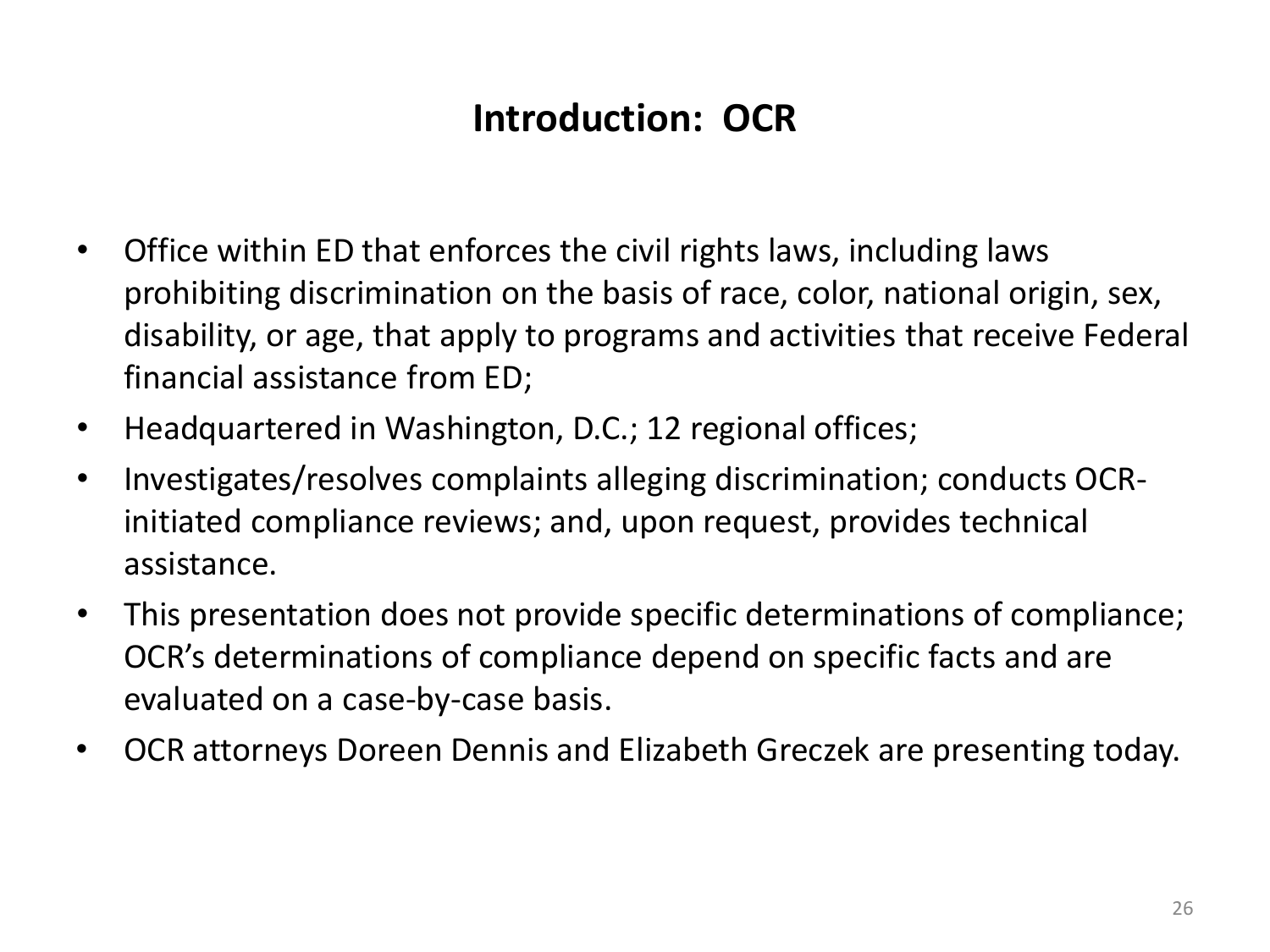#### **Introduction: Section 504**

- Section 504 prohibits discrimination on the basis of disability in programs and activities that receive Federal financial assistance from ED.
- Section 504 applies to Local Educational Agencies (LEAs) that receive federal financial assistance (FFA). This includes traditional LEAs with charter schools and charter school LEAs.
- OCR also enforces Title II of the Americans with Disabilities Act and the Title II regulations, which prohibit discrimination on the basis of disability by State or local public entities, including LEAs, SEAs, and public charter schools, regardless of whether they receive Federal funds.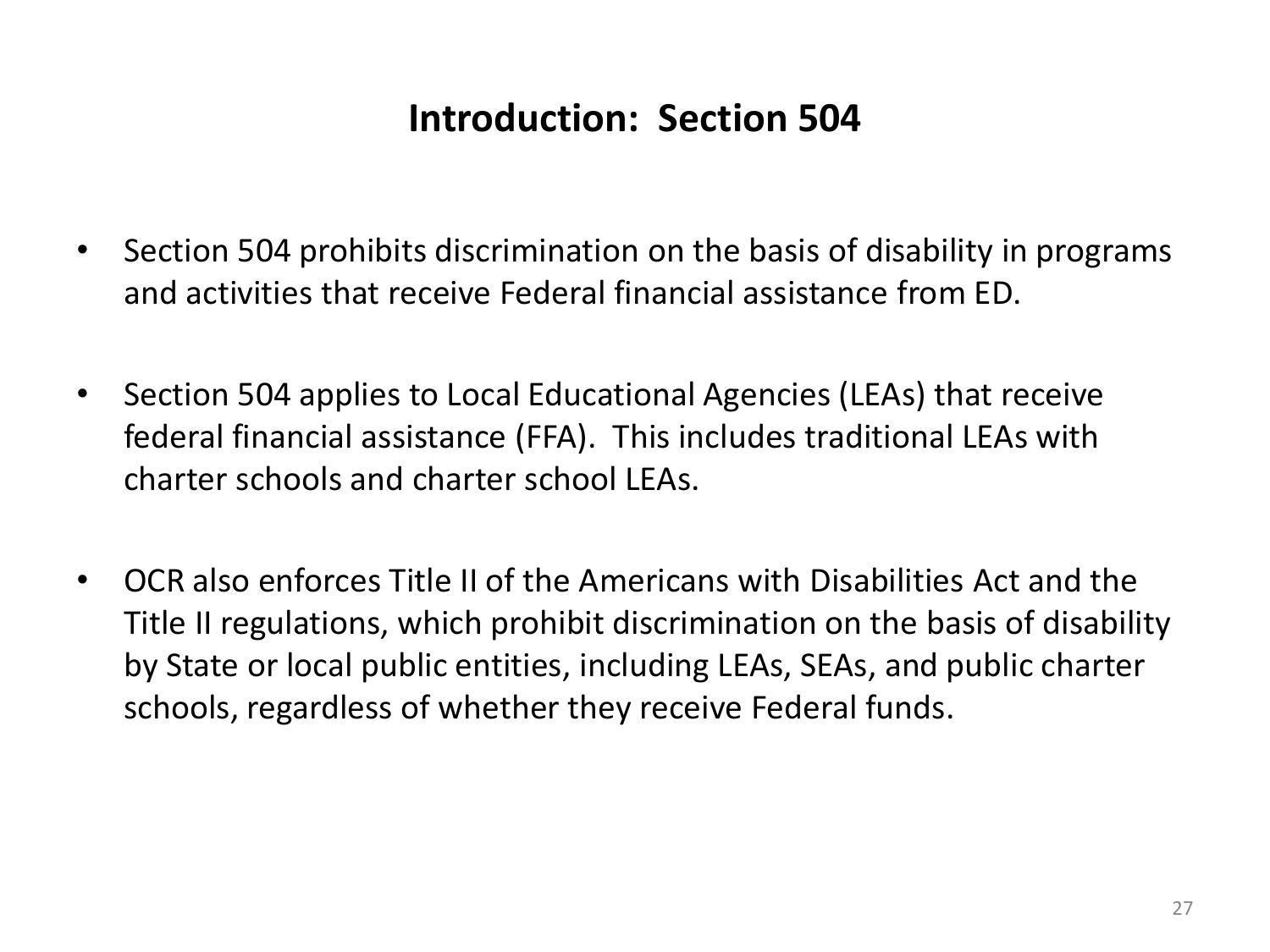#### **Section 504: Overview**

- Charter school students with disabilities (and those seeking to attend) have the same Section 504 rights as other public school students with disabilities in elementary and secondary education.
- OCR's FAQ on the rights of students with disabilities in public charter schools under Section 504 does not establish new requirements; rather it explains existing legal requirements in the context of public charter schools.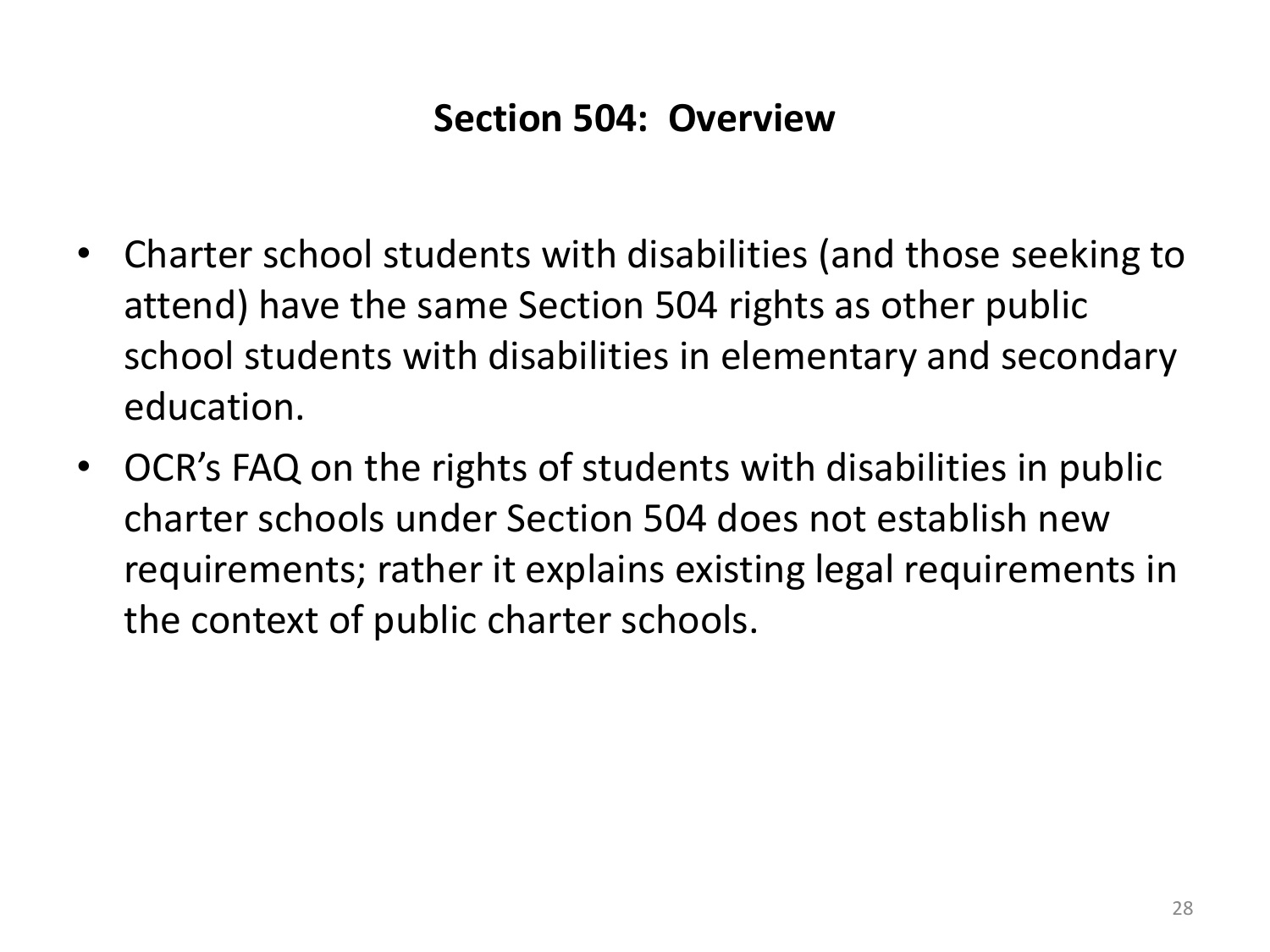### **Section 504: Public Charter School Students with Disabilities Protected**

- Section 504 protects all *qualified students with disabilities* in charter schools.
- Section 504 defines *disability* and *qualified*.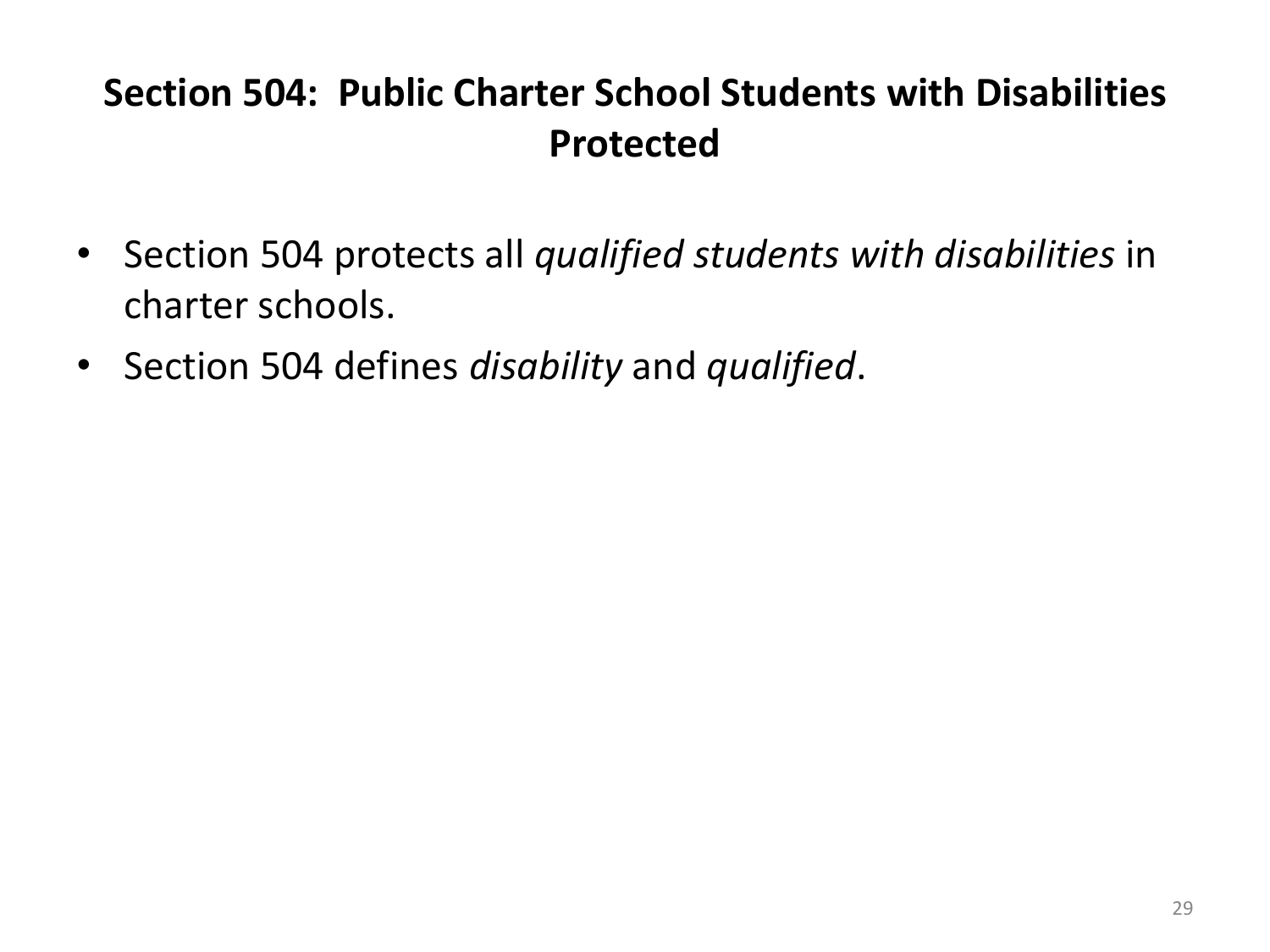### **Section 504: Nondiscrimination and Equal Opportunity, Generally**

- Section 504 prohibits treating qualified persons with disabilities differently than individuals without disabilities on the basis of disability unless the different treatment is necessary to provide the person with a disability with aid, benefits, or services that are as effective as those provided to others.
- Section 504 also prohibits criteria, policies, practices, and procedures that are neutral in language and evenhandedly implemented but have the effect of discriminating against students on the basis of disability.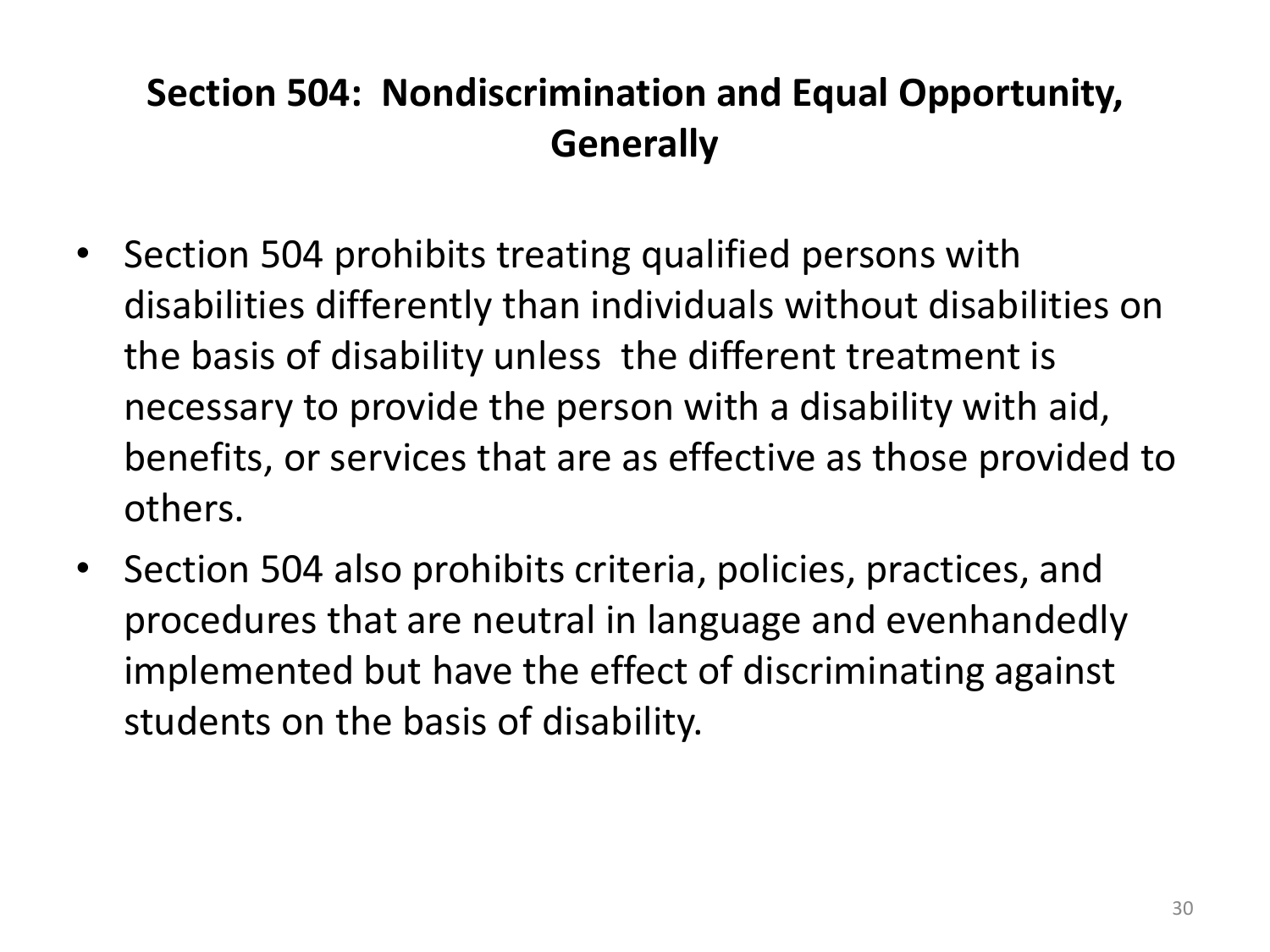#### **Section 504: Recruitment**

- Section 504 requires charter schools to conduct any recruitment activities, and to provide the opportunity to apply to a charter school, in a nondiscriminatory manner, including:
	- Content of recruitment materials; and
	- Recruitment activities and application materials.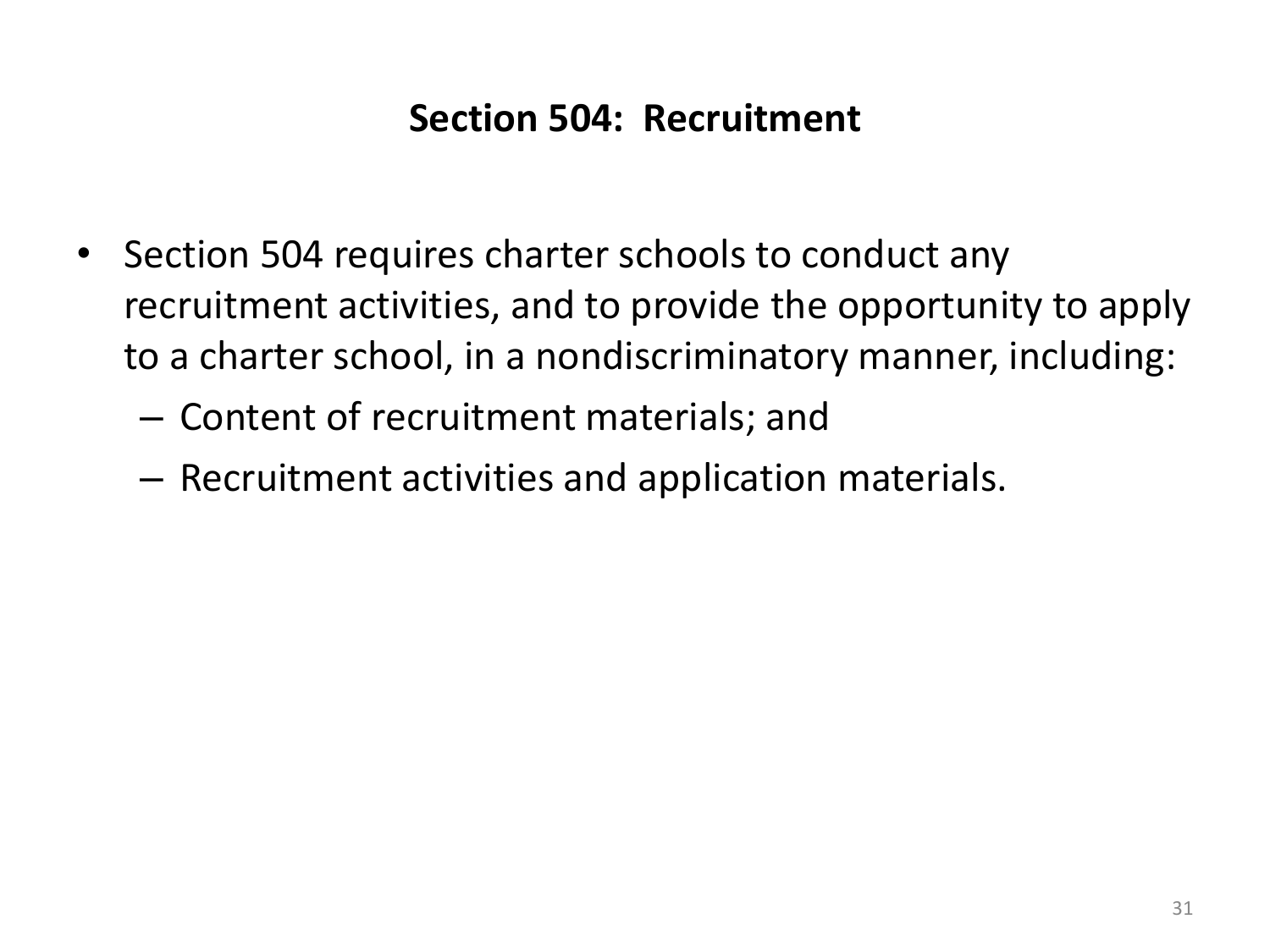#### **Section 504: Admissions and Enrollment, Generally**

- Prohibitions against disability discrimination apply to all aspects of application, admission, and enrollment-related activities.
- Requirements related to admissions procedures are separate from requirements related to Section 504 free appropriate public education (FAPE) requirements for placements.
- Section 504 also prohibits disability discrimination in charter school disenrollment criteria, policies, practices, and procedures.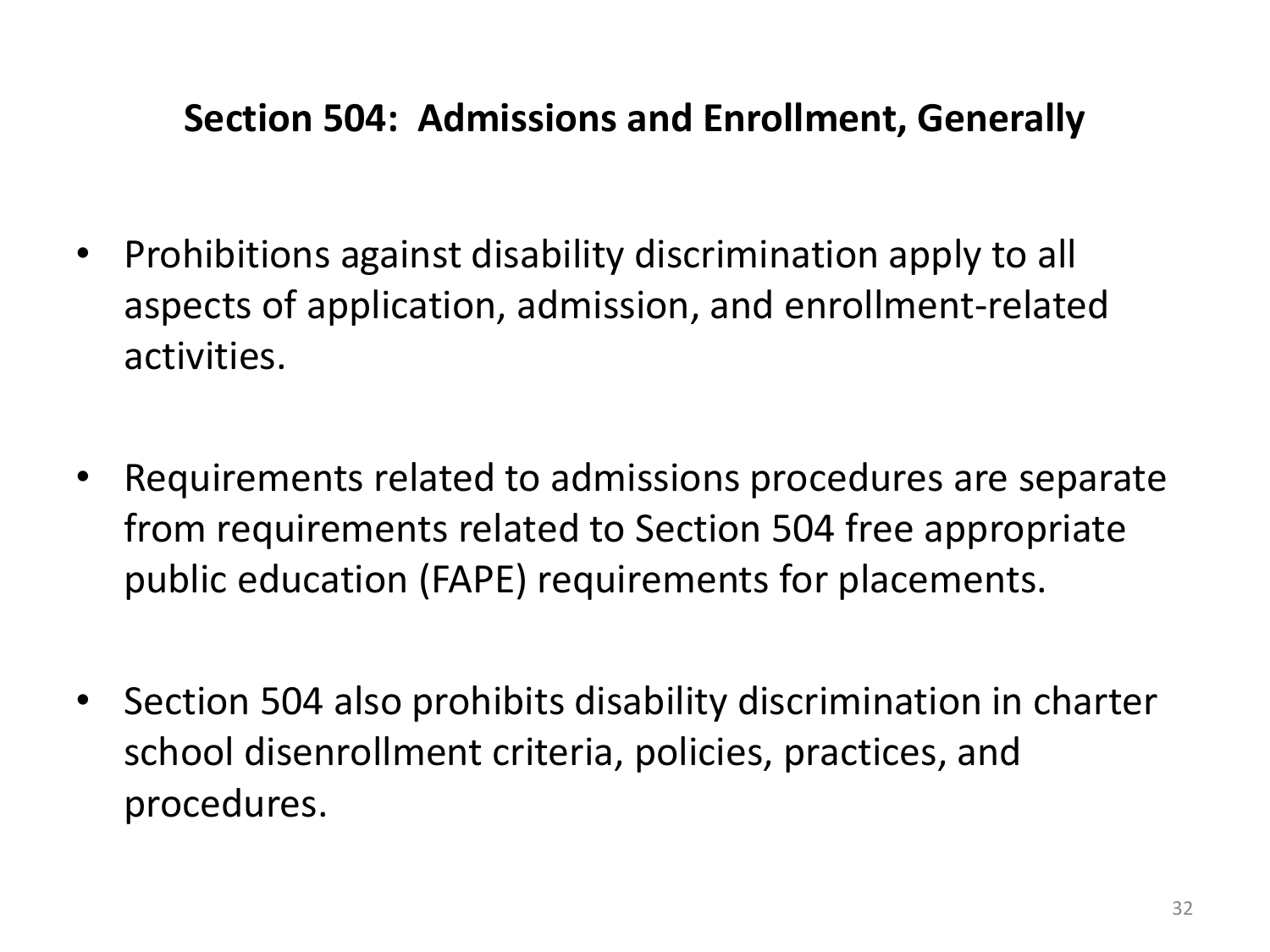#### **Section 504: Admission and Enrollment, Criteria and Policies**

- Section 504 prohibitions include :
	- Admissions policies or criteria that explicitly exclude students on the basis of disability;
	- Admissions practices that exclude students on the basis of disability;
	- Admissions policies or practices that exclude any student because the student needs special education or related aids or services to ensure a FAPE;
	- Admissions criteria, policies, practices, and procedures neutral in language and evenhandedly implemented with respect to students with and without disabilities, but that have the effect of discriminating against students on the basis of disability.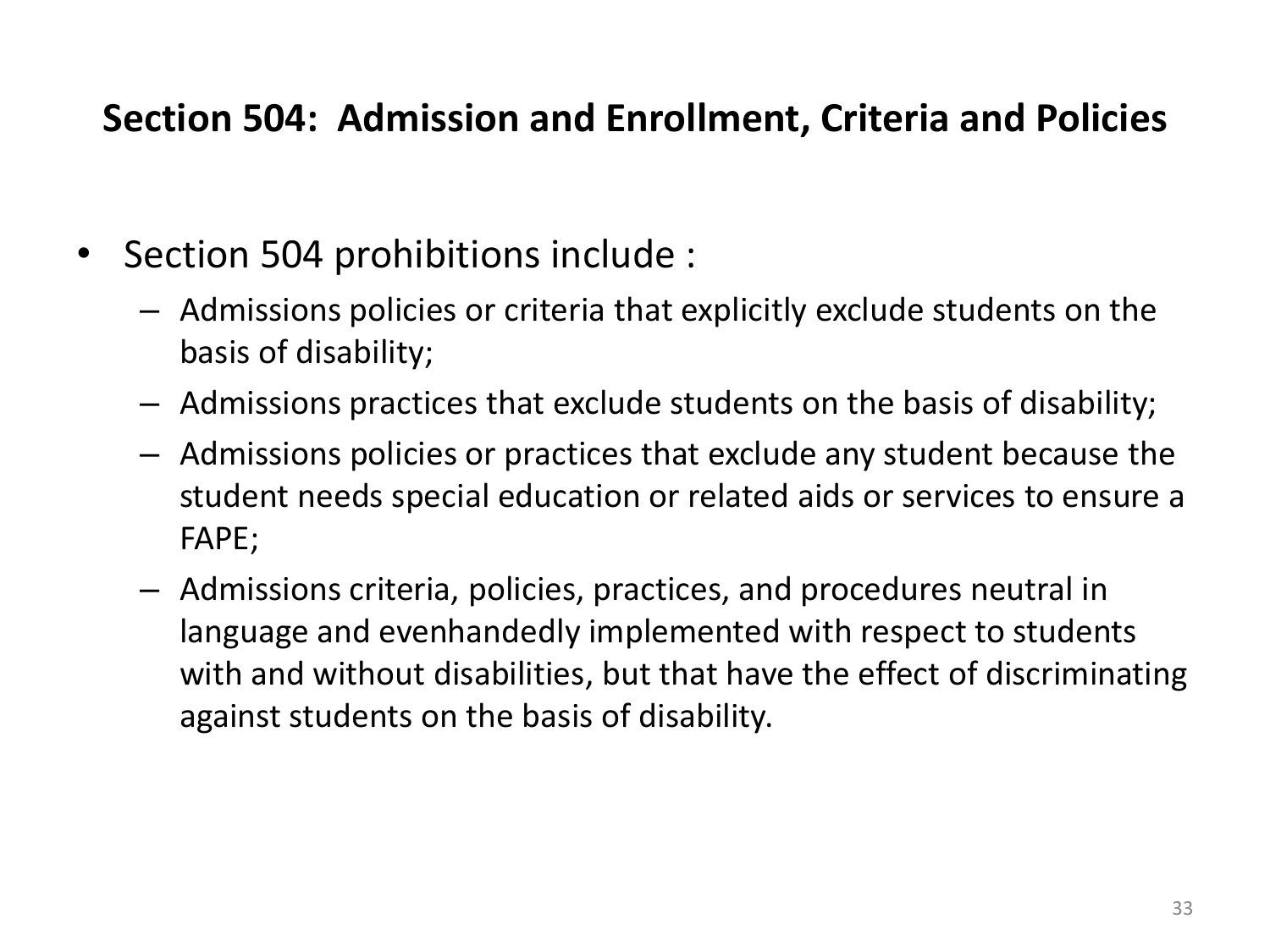### **Section 504: Admissions and Enrollment, Criteria and Policies (continued)**

- Section 504 requirements include an obligation to make reasonable modifications of admission criteria, policies, practices, and procedures of general applicability when necessary to avoid disability discrimination, subject to the fundamental alteration limitation.
	- For example, Section 504 prohibits an admission policy or practice that excludes any student who needs a reasonable modification, for example, to participate in interscholastic athletics.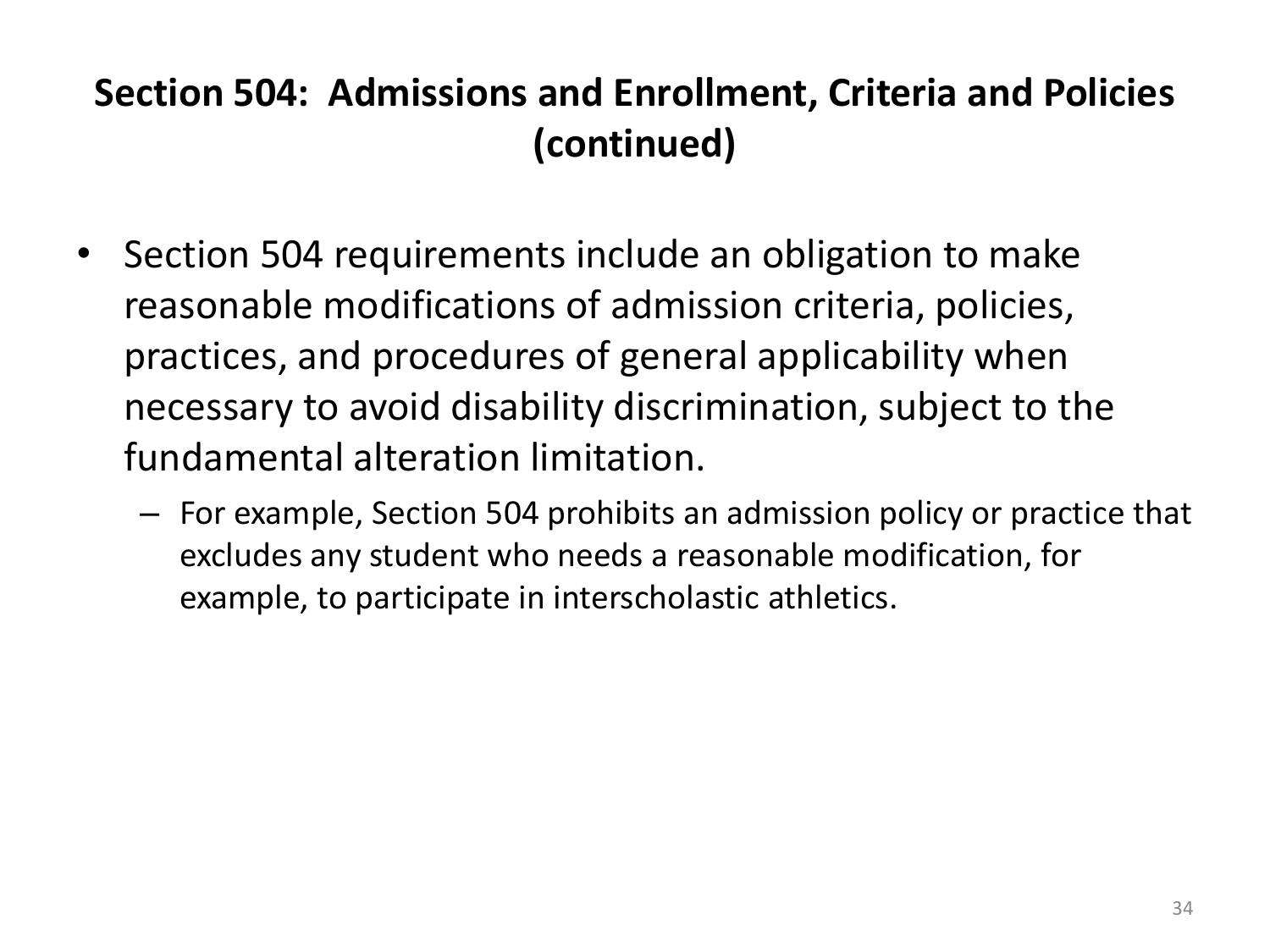### **Section 504: Questions about Prospective Student's Disability Generally Prohibited During the Application Process**

- During the application and admissions process, a charter school generally may not ask a prospective student if he or she has a disability.
- Limited exceptions:
	- Remedial action after an OCR finding of disability discrimination;
	- Voluntary action to overcome the effects or conditions that resulted in limited participation in the recipient's program by qualified persons with disabilities; or,
	- A charter school, chartered to serve the educational needs of students with a particular disability, may ask prospective students if they have that specific disability.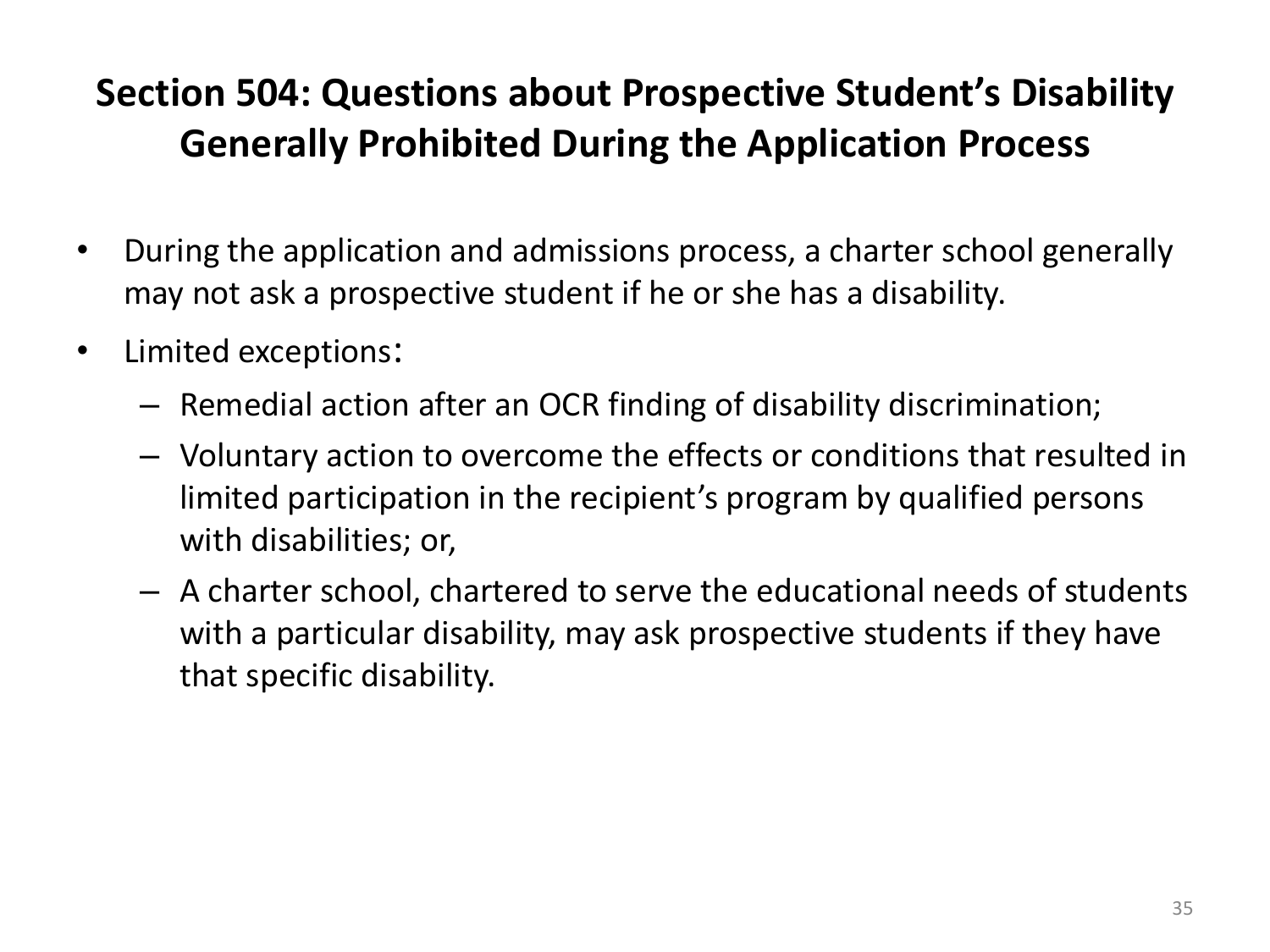#### **Section 504: Questions about Disability After Enrollment**

• When a student with a disability is admitted to and enrolls in a charter school, the student is entitled to FAPE under Section 504. After enrollment, a charter school may ask if a student has a disability.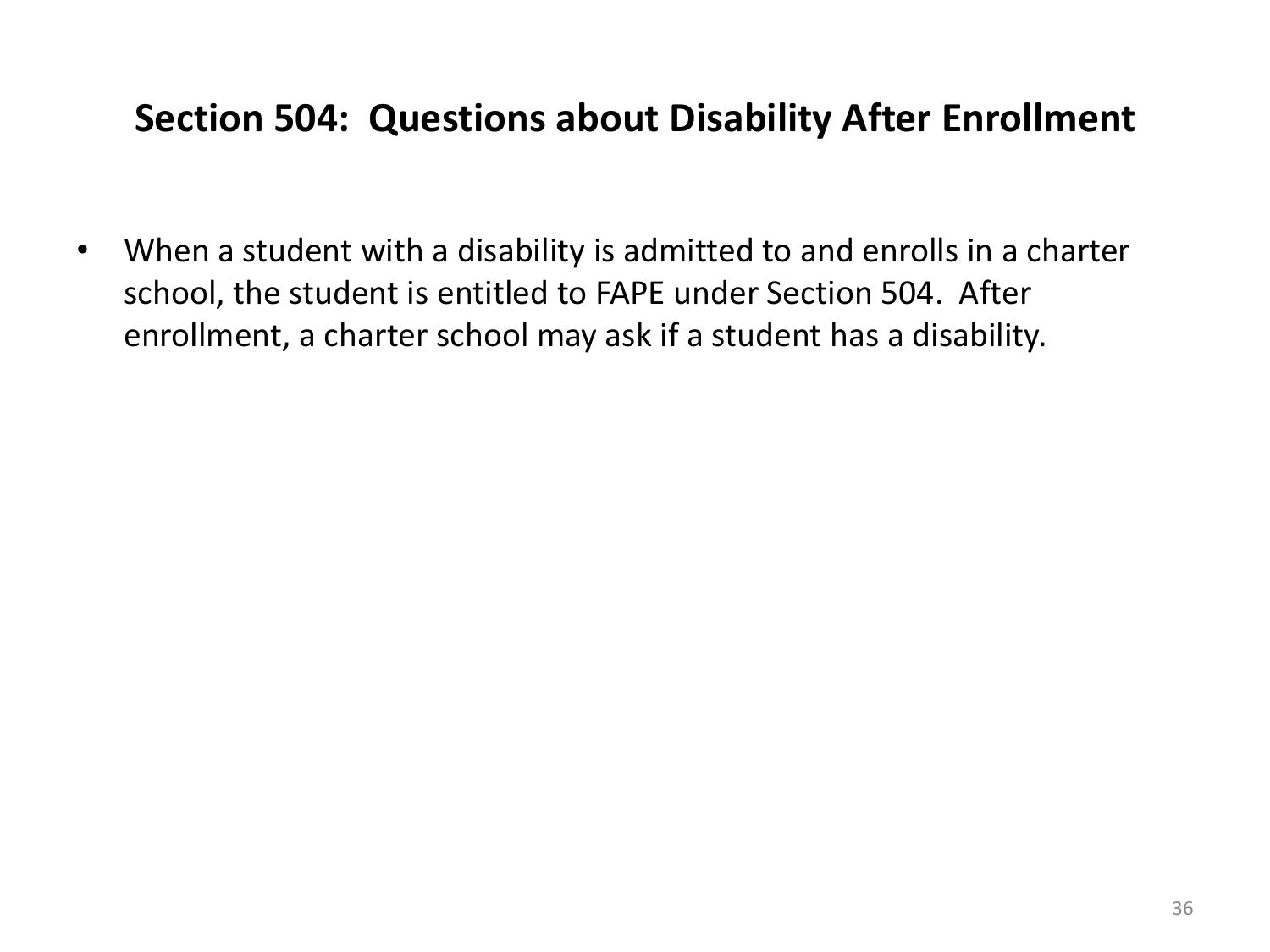### **Section 504:** *Counseling Out* **on the Basis of Disability Prohibited**

- Section 504 prohibits:
	- *Counseling out*, i.e, to try to influence a prospective student with a disability not to apply to or enroll in a charter school, because the student has a disability;
	- Counseling out to influence an enrolled student to transfer to another school because the student has a disability.
- A decision about placement for a particular student with a disability, consistent with Section 504 FAPE requirements, is distinguishable from counseling out.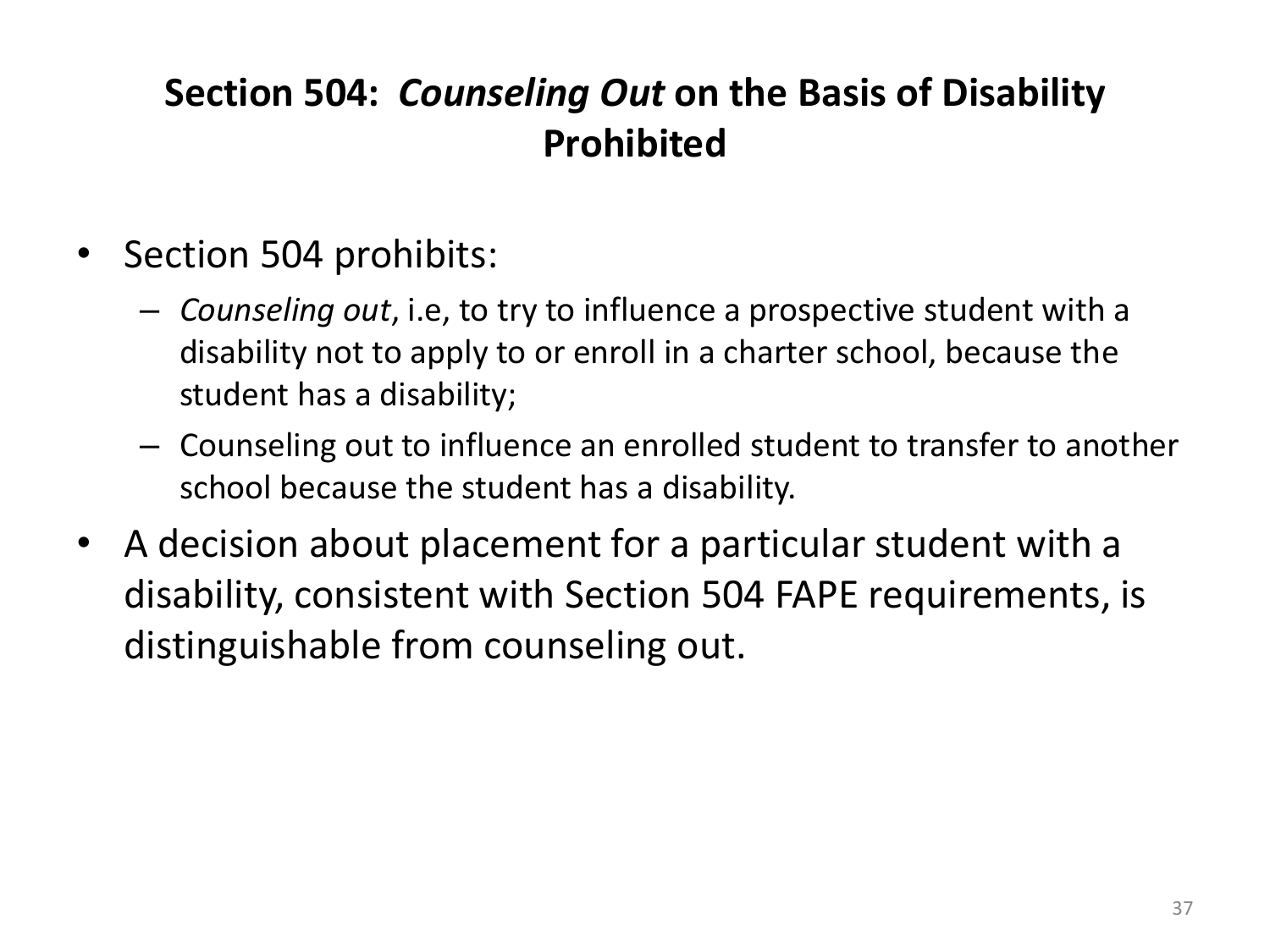#### **Section 504: Right to FAPE**

- The right of a charter school student with a disability to FAPE under Section 504 is the same as the right of a student with a disability enrolled in a traditional public elementary or secondary school in a traditional LEA.
- The provision of FAPE under Section 504 includes requirements to (1) provide a student with a disability regular or special education and related aids and services that are designed to meet the student's individual educational needs as adequately as the needs of students without disabilities are met, and (2) comply with Section 504 requirements pertaining to evaluation and placement, educational setting, and procedural safeguards.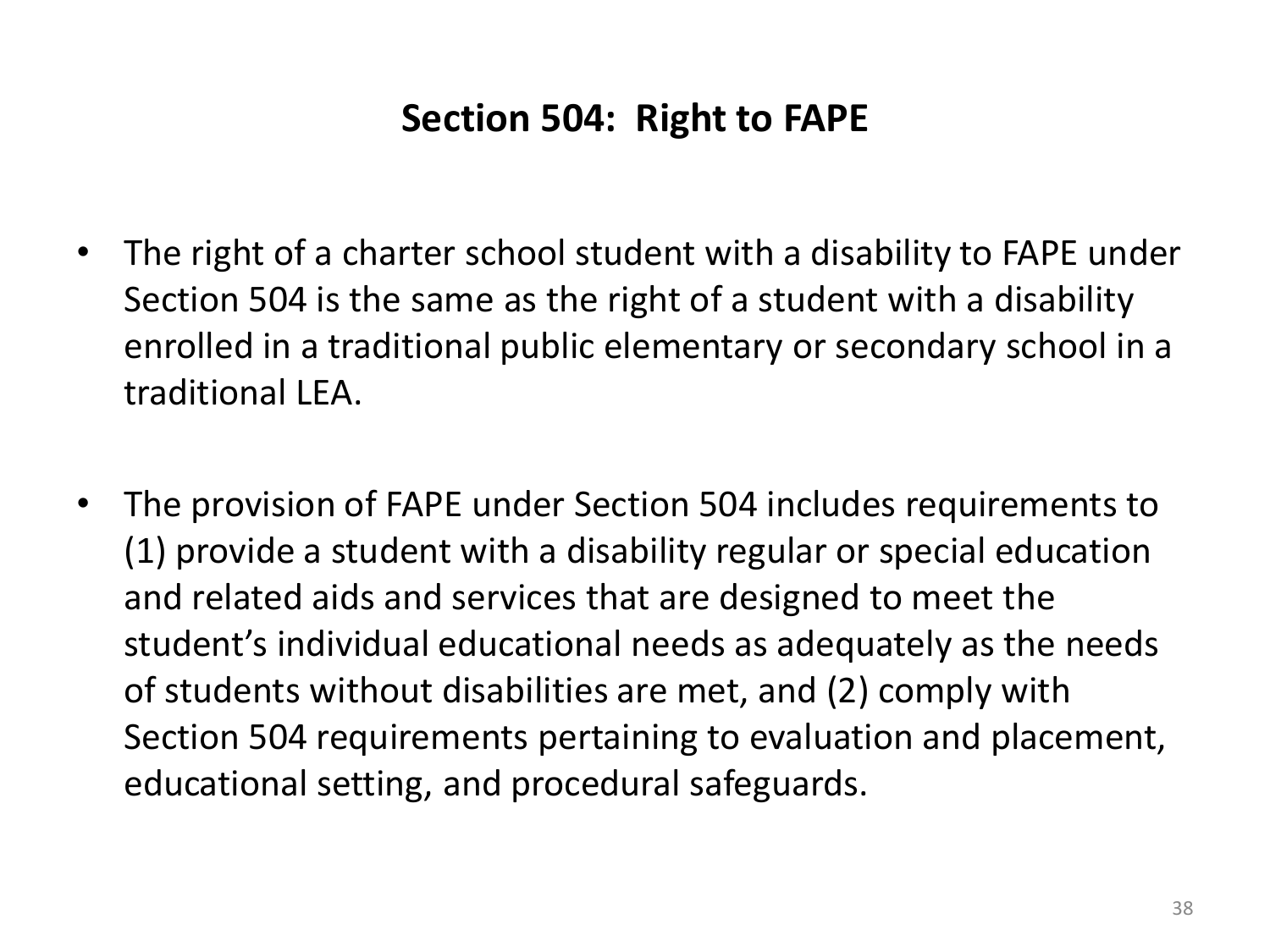#### **Section 504: FAPE Evaluation**

- Under Section 504, if a charter school student needs, or the recipient has reason to believe the student needs, special education or related aids or services because of a disability, the recipient must conduct an evaluation.
- An evaluation is required prior to an initial placement of the student and prior to any subsequent significant change in placement.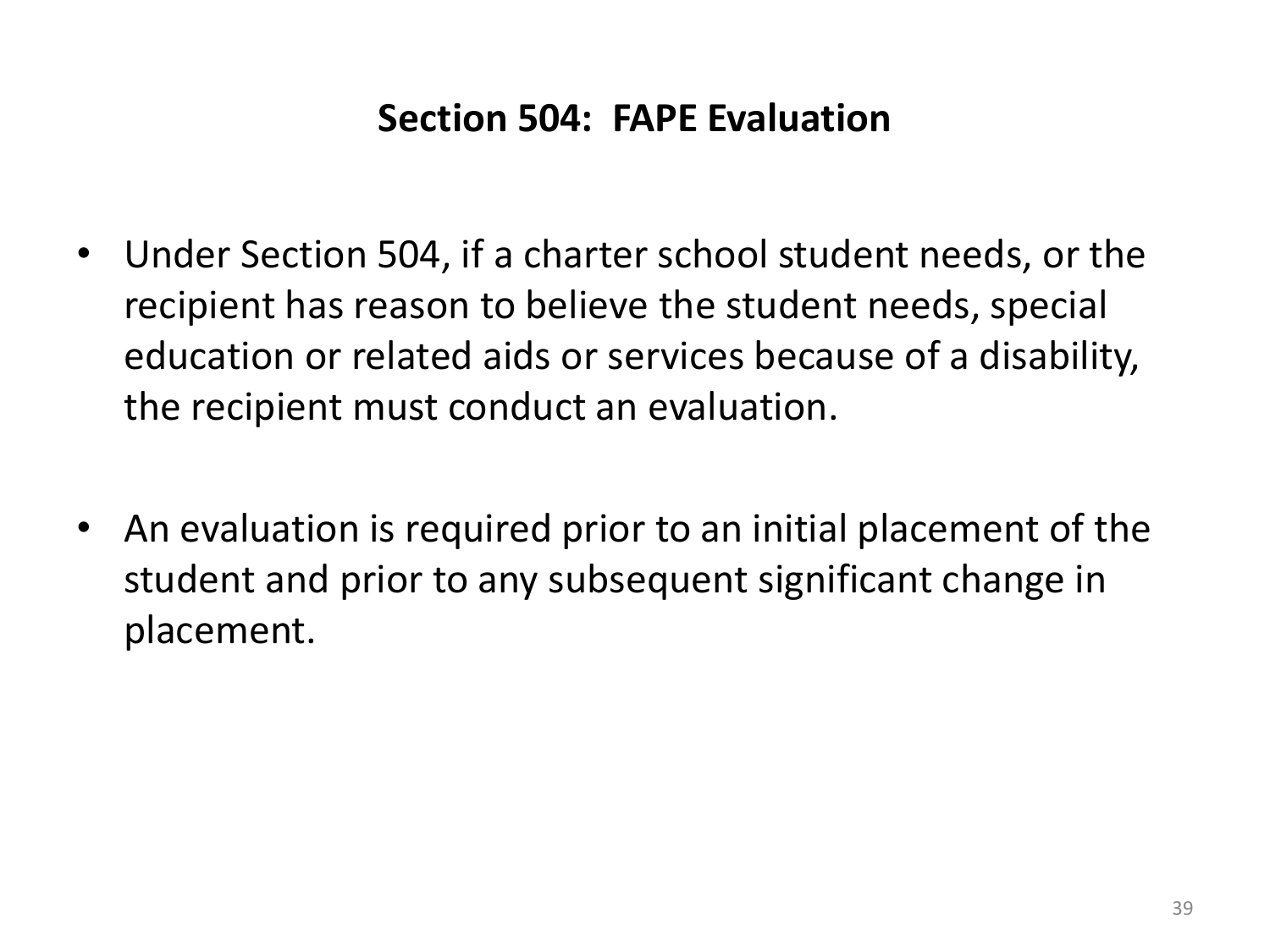#### **Section 504: FAPE Educational Setting and Placement**

- Educational placement is an individualized decision about what educational and related aids and services a student with a disability needs. Decisions must be made by a group of persons knowledgeable about the student, the meaning of the evaluation data, and the placement options.
- Charter school students with disabilities must be educated with students without disabilities to the maximum extent appropriate to the needs of the student with a disability.
- A student with a disability is entitled to be placed in the charter school regular educational environment unless the recipient demonstrates that education of that student cannot be achieved satisfactorily, even with the use of supplementary services, in the charter school's regular educational environment.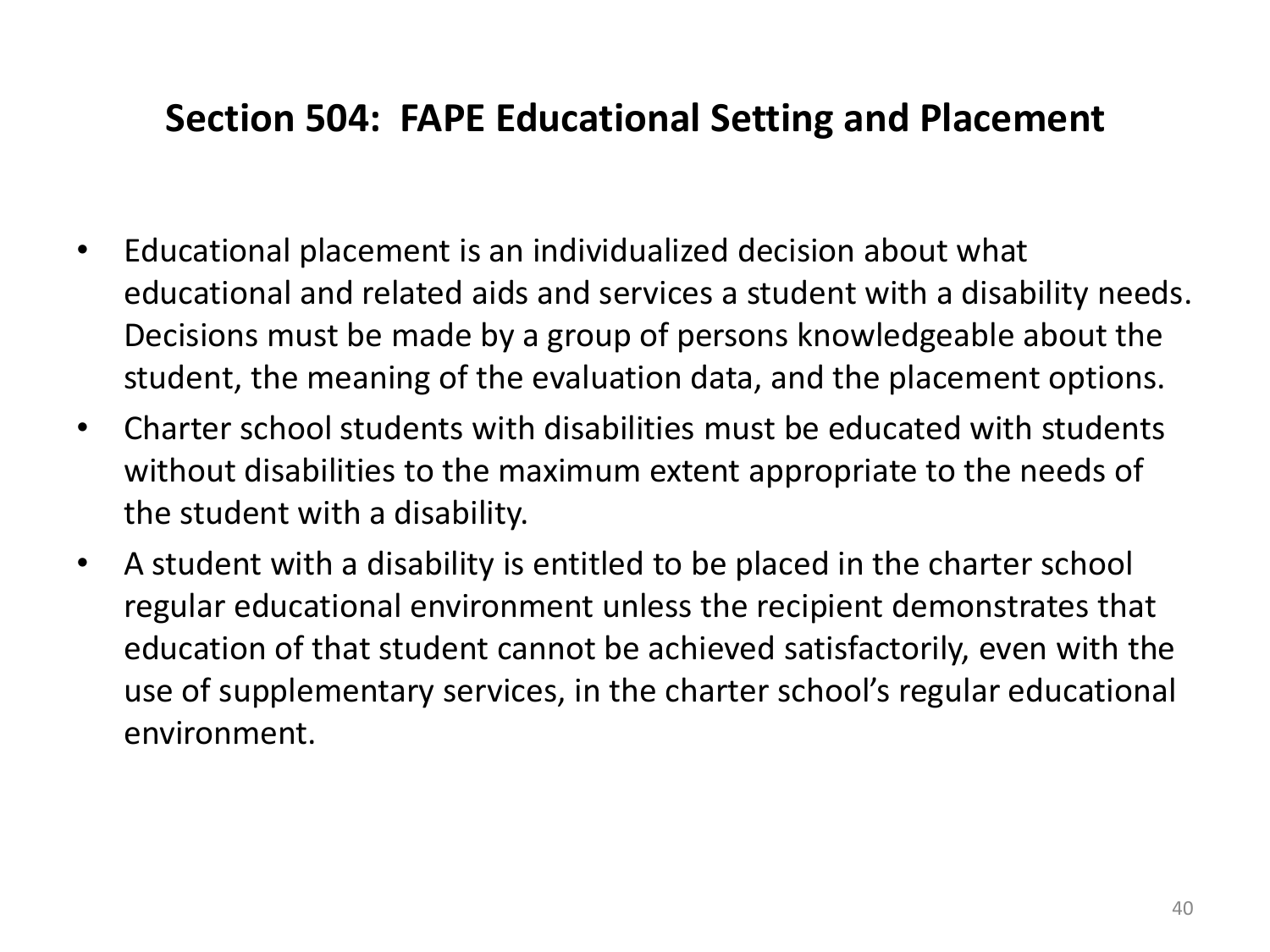#### **Section 504: FAPE Procedural Safeguards**

- Under Section 504, recipients are required to develop and implement a system of procedural safeguards to address FAPE concerns specifically, such as the identification, evaluation, and educational placement of students with disabilities.
- Procedural safeguards include notice; an opportunity for records review by parents or guardians; an impartial due process hearing, with an opportunity for participation by the student's parents or guardian and representation by counsel; and a review procedure.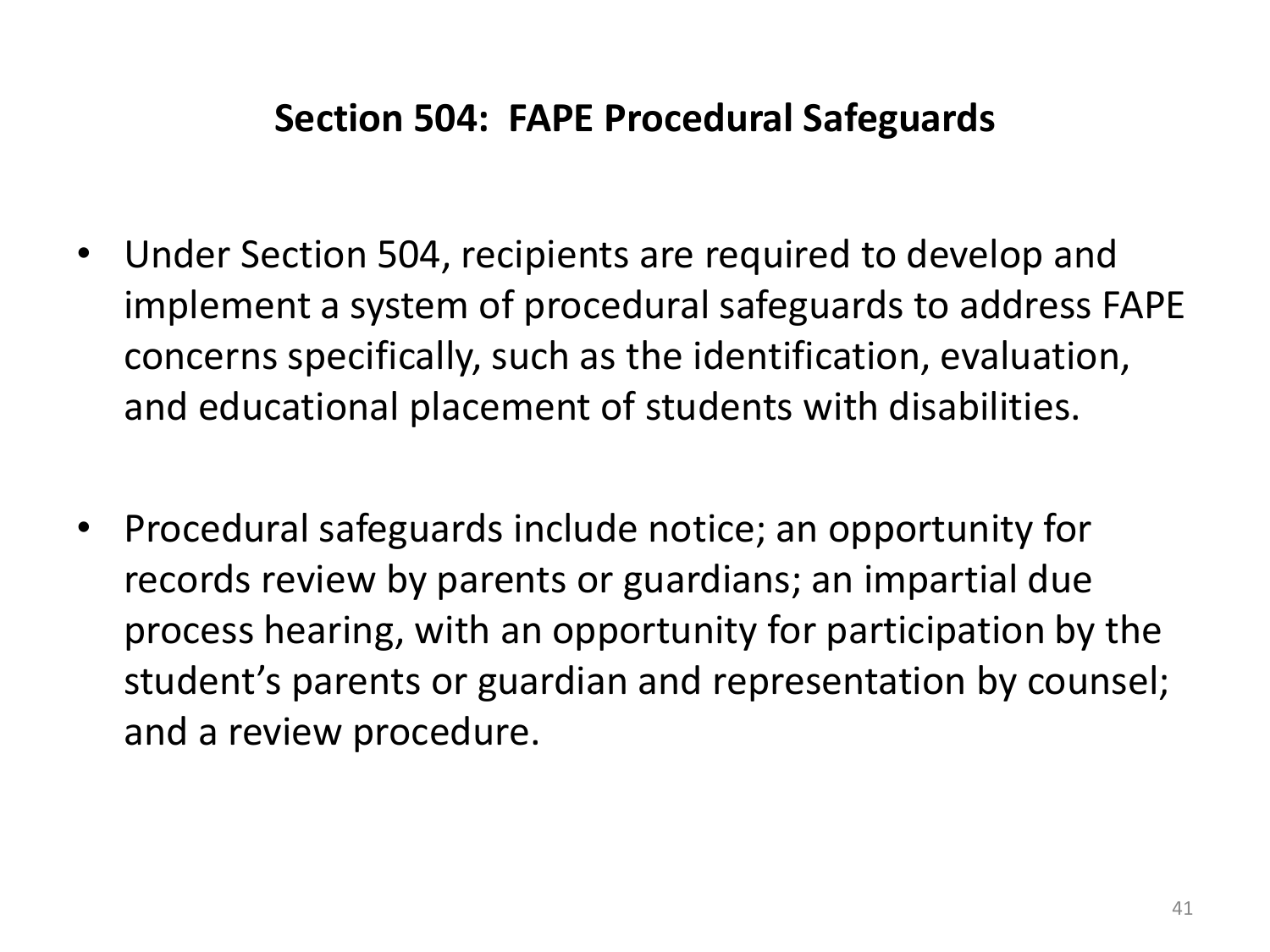### **Section 504: Nonacademic and Extracurricular Services and Activities**

- Section 504 requires nondiscrimination and equal opportunity for charter school students in nonacademic and extracurricular services and activities.
- Examples of such services and activities include counseling services, health services, school clubs, and interscholastic athletics.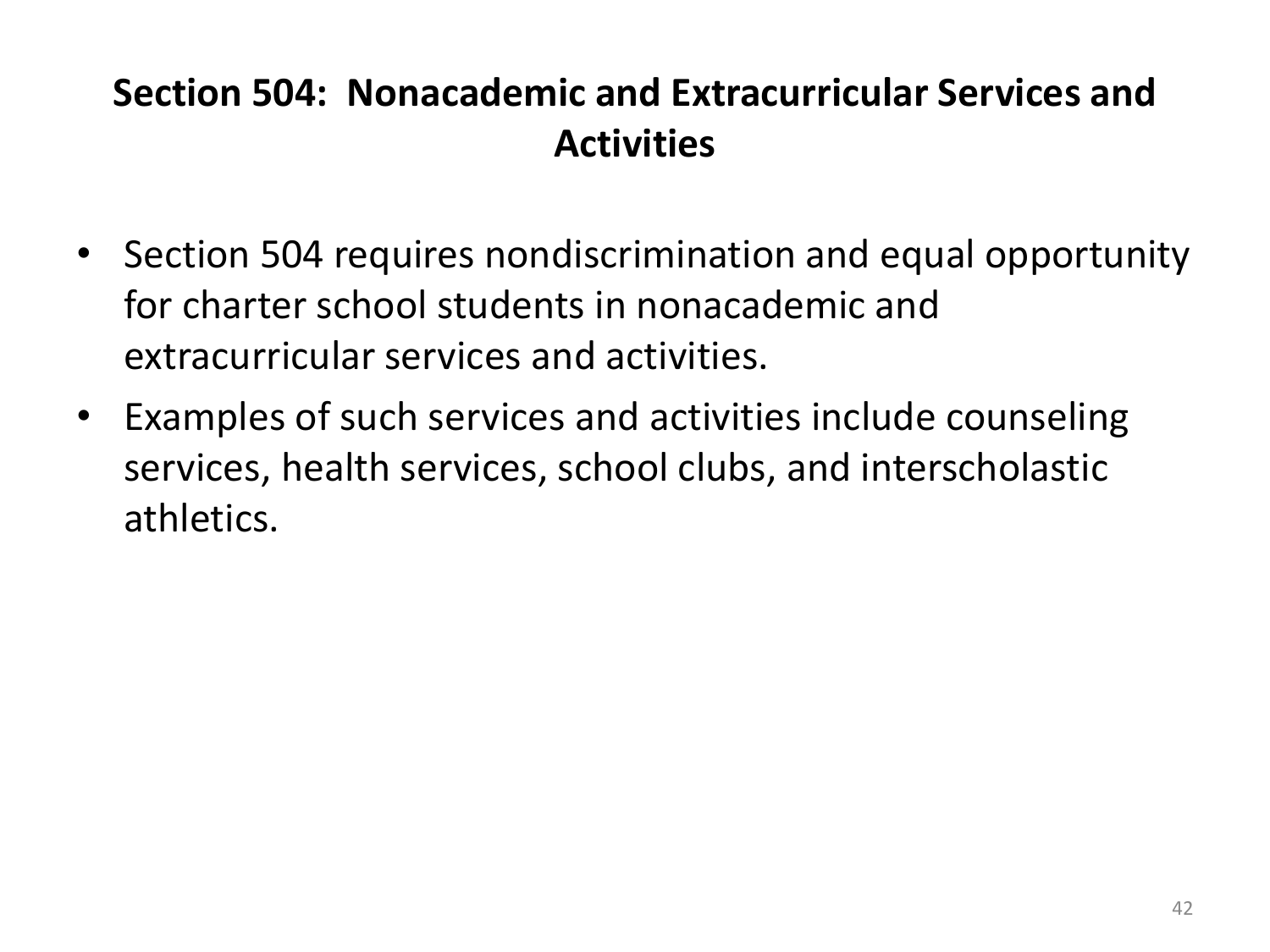### **Section 504: Accessibility of Charter School Programs and Facilities**

- Recipients are required to ensure that students and others with disabilities, including parents, are not denied access to the school's programs or activities because of inaccessible facilities, including academic buildings, walkways, restrooms, athletic facilities, and parking spaces.
- The specific requirements recipients must meet to ensure that programs and activities are accessible depends on the date a building was built or altered.
- Regardless of when a charter school's facilities were built or altered, the recipient must ensure that qualified persons with disabilities are not excluded from or denied participation in the recipient's program or activity because the facility is inaccessible to or unusable by persons with disabilities.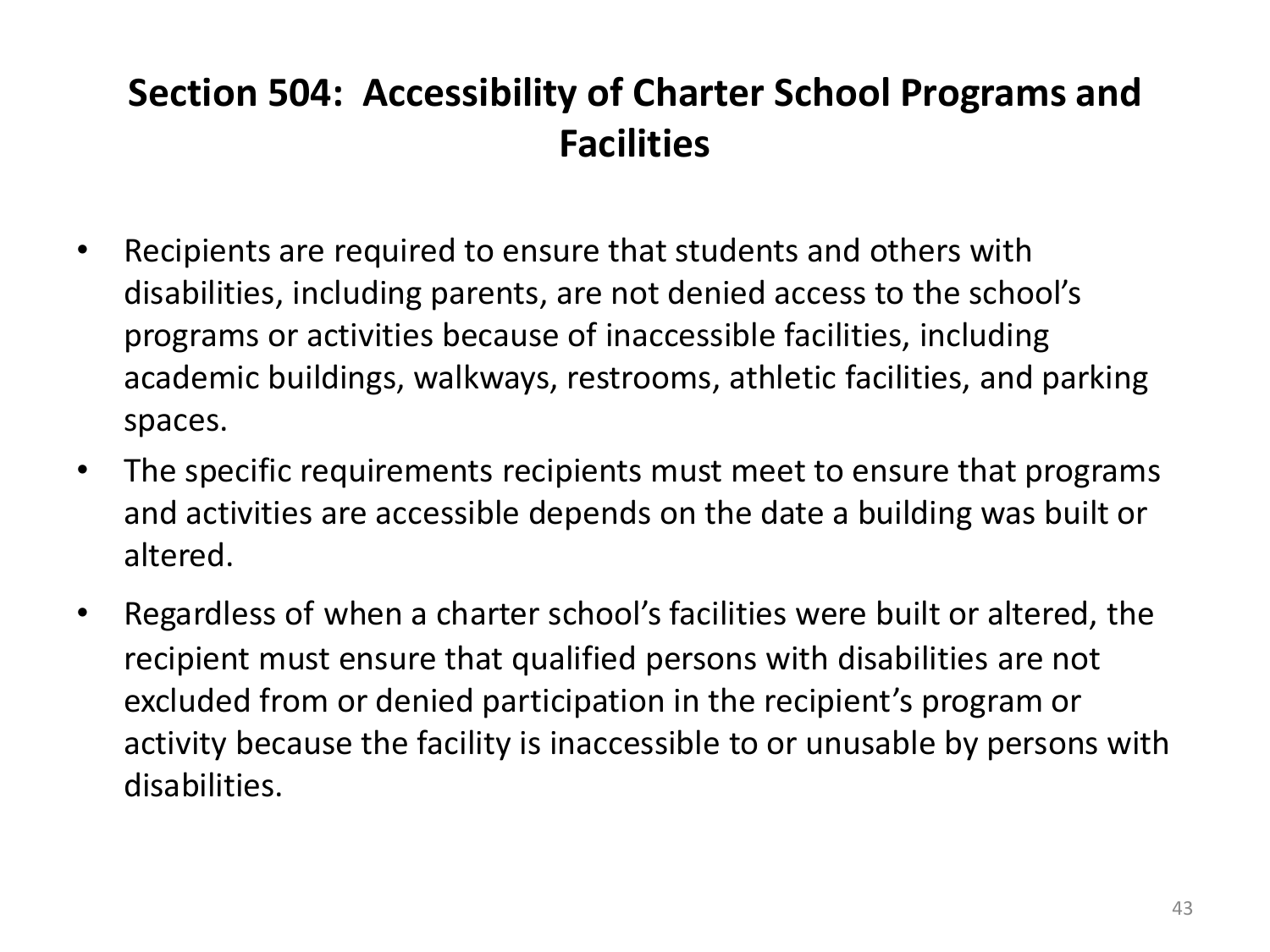#### Section 504 and IDEA: Resources for More Information

- Joint DCL, Dec. 28, 2016, [http://www2.ed.gov/about/offices/list/ocr/letters/colleague-201612-504](http://www2.ed.gov/about/offices/list/ocr/letters/colleague-201612-504-charter-school.pdf) [charter-school.pdf](http://www2.ed.gov/about/offices/list/ocr/letters/colleague-201612-504-charter-school.pdf);
- OCR FAQ, Dec. 28, 2016, [http://www2.ed.gov/about/offices/list/ocr/docs/dcl-faq-201612-504](http://www2.ed.gov/about/offices/list/ocr/docs/dcl-faq-201612-504-charter-school.pdf) [charter-school.pdf](http://www2.ed.gov/about/offices/list/ocr/docs/dcl-faq-201612-504-charter-school.pdf) (includes information about how to file a complaint of discrimination and contact information for questions);
- OSERS FAQ, Dec. 28, 2016, [http://www2.ed.gov/policy/speced/guid/idea/memosdcltrs/faq-idea](http://www2.ed.gov/policy/speced/guid/idea/memosdcltrs/faq-idea-charter-school.pdf)[charter-school.pdf](http://www2.ed.gov/policy/speced/guid/idea/memosdcltrs/faq-idea-charter-school.pdf) (includes contact information for questions);
- Joint *Know Your Rights: Students with Disabilities in Charter Schools*, Dec. 28, 2016, [http://www2.ed.gov/about/offices/list/ocr/docs/dcl-factsheet-](http://www2.ed.gov/about/offices/list/ocr/docs/dcl-factsheet-201612-504-charter-school.pdf)[201612-504-charter-school.pdf](http://www2.ed.gov/about/offices/list/ocr/docs/dcl-factsheet-201612-504-charter-school.pdf) (includes information about how to file a complaint of discrimination and contact information for questions).